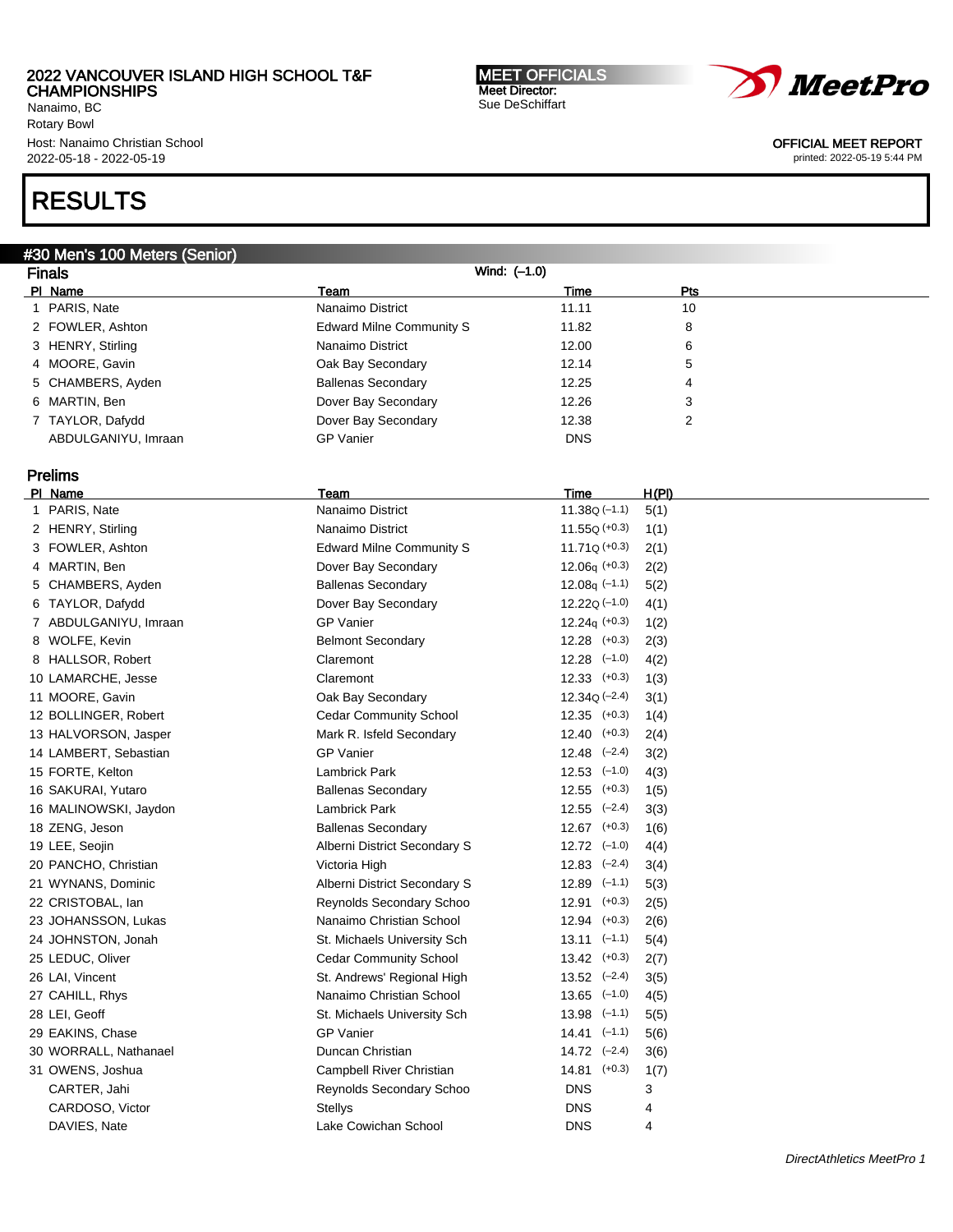Nanaimo, BC Rotary Bowl Host: Nanaimo Christian School 2022-05-18 - 2022-05-19

# RESULTS

| #30 Men's 100 Meters (Senior) (cont'd) |                                   |                    |              |  |
|----------------------------------------|-----------------------------------|--------------------|--------------|--|
| <b>Prelims</b>                         |                                   |                    |              |  |
| PI Name                                | Team<br>Mount Douglas High School | Time<br><b>DNS</b> | H(PI)<br>5   |  |
| SCHANDL, Aiden                         |                                   |                    |              |  |
|                                        |                                   |                    |              |  |
| #48 Men's 200 Meters (Senior)          |                                   |                    |              |  |
| <b>Finals</b>                          | Wind: (-2.0)                      |                    |              |  |
| PI Name                                | Team<br>Nanaimo District          | Time               | Pts          |  |
| 1 PARIS, Nate                          |                                   | 22.45              | 10           |  |
| 2 FOWLER, Ashton                       | <b>Edward Milne Community S</b>   | 23.84              | 8            |  |
| 3 HENRY, Stirling                      | Nanaimo District                  | 23.98              | 6            |  |
| 4 SCHANDL, Aiden                       | Mount Douglas High School         | 24.58              | 5            |  |
| 5 CHAMBERS, Ayden                      | <b>Ballenas Secondary</b>         | 24.71              | 4            |  |
| 6 MARTIN, Ben                          | Dover Bay Secondary               | 25.13              | 3            |  |
| 7 BOLLINGER, Robert                    | <b>Cedar Community School</b>     | 25.89              | 2            |  |
| 8 MOORE, Gavin                         | Oak Bay Secondary                 | 25.93              | 1            |  |
| <b>Prelims</b>                         |                                   |                    |              |  |
| PI Name                                | Team                              | Time               | <u>H(PI)</u> |  |
| 1 PARIS, Nate                          | Nanaimo District                  | $22.00Q (+2.4)$    | 4(1)         |  |
| 2 FOWLER, Ashton                       | <b>Edward Milne Community S</b>   | $23.12Q (+3.0)$    | 1(1)         |  |
| 3 HENRY, Stirling                      | Nanaimo District                  | $23.21Q (+0.9)$    | 2(1)         |  |
| 4 SCHANDL, Aiden                       | Mount Douglas High School         | $23.71q (+0.9)$    | 2(2)         |  |
| 5 MOORE, Gavin                         | Oak Bay Secondary                 | $23.99q$ (+3.0)    | 1(2)         |  |
| 6 BOLLINGER, Robert                    | <b>Cedar Community School</b>     | $24.07q$ (+2.4)    | 4(2)         |  |
| 7 MARTIN, Ben                          | Dover Bay Secondary               | $24.13q (+0.9)$    | 2(3)         |  |
| 8 BOSSERT, Braeden                     | Lambrick Park                     | $24.38$ $(+2.4)$   | 4(3)         |  |
| 9 CHAMBERS, Ayden                      | <b>Ballenas Secondary</b>         | $24.45Q (+1.7)$    | 3(1)         |  |
| 10 LAMBERT, Sebastian                  | <b>GP Vanier</b>                  | 24.72 (+0.9)       | 2(4)         |  |
| 11 LAMARCHE, Jesse                     | Claremont                         | $24.86$ $(+0.9)$   | 2(5)         |  |
| 12 ABDULGANIYU, Imraan                 | <b>GP Vanier</b>                  | $24.89$ $(+3.0)$   | 1(3)         |  |
| 13 SAKURAI, Yutaro                     | <b>Ballenas Secondary</b>         | $24.91$ $(+3.0)$   | 1(4)         |  |
| 14 WYNANS, Dominic                     | Alberni District Secondary S      | $25.01$ $(+2.4)$   | 4(4)         |  |
| 15 FORTE, Kelton                       | Lambrick Park                     | $25.05$ $(+3.0)$   | 1(5)         |  |
| 16 PANCHO, Christian                   | Victoria High                     | $25.55$ $(+1.7)$   | 3(2)         |  |
| 17 FROST, Ezra                         | Alberni District Secondary S      | $25.68$ $(+2.4)$   | 4(5)         |  |
| 18 LEE, Seojin                         | Alberni District Secondary S      | $25.74$ $(+1.7)$   | 3(3)         |  |
| 19 JOHNSTON, Jonah                     | St. Michaels University Sch       | 25.77 (+0.9)       | 2(6)         |  |
| 20 FORSYTH, Thomas                     | <b>Brentwood College School</b>   | $26.24$ (+2.4)     | 4(6)         |  |
| 21 SPIERS, Russell                     | Carihi Secondary School           | $26.76$ $(+3.0)$   | 1(6)         |  |
| 22 CRISTOBAL, lan                      | Reynolds Secondary Schoo          | $26.86$ $(+2.4)$   | 4(7)         |  |
| 23 KURELJA, Luke                       | <b>Ballenas Secondary</b>         | $26.96$ $(+1.7)$   | 3(4)         |  |
| 24 LEDUC, Oliver                       | <b>Cedar Community School</b>     | 27.48 (+0.9)       | 2(7)         |  |
| 25 BENJAMIN, Daniel                    | St. Michaels University Sch       | 28.09 (+0.9)       | 2(8)         |  |
| 26 JEON, Hochan                        | <b>GP Vanier</b>                  | 29.04 (+1.7)       | 3(5)         |  |
| TAYLOR, Dafydd                         | Dover Bay Secondary               | <b>DNS</b>         | 3            |  |
| CARTER, Jahi                           | Reynolds Secondary Schoo          | <b>DNS</b>         | 1            |  |
| CARDOSO, Victor                        | <b>Stellys</b>                    | DNS                | 3            |  |
|                                        |                                   |                    |              |  |

MEET OFFICIALS Meet Director: Sue DeSchiffart



OFFICIAL MEET REPORT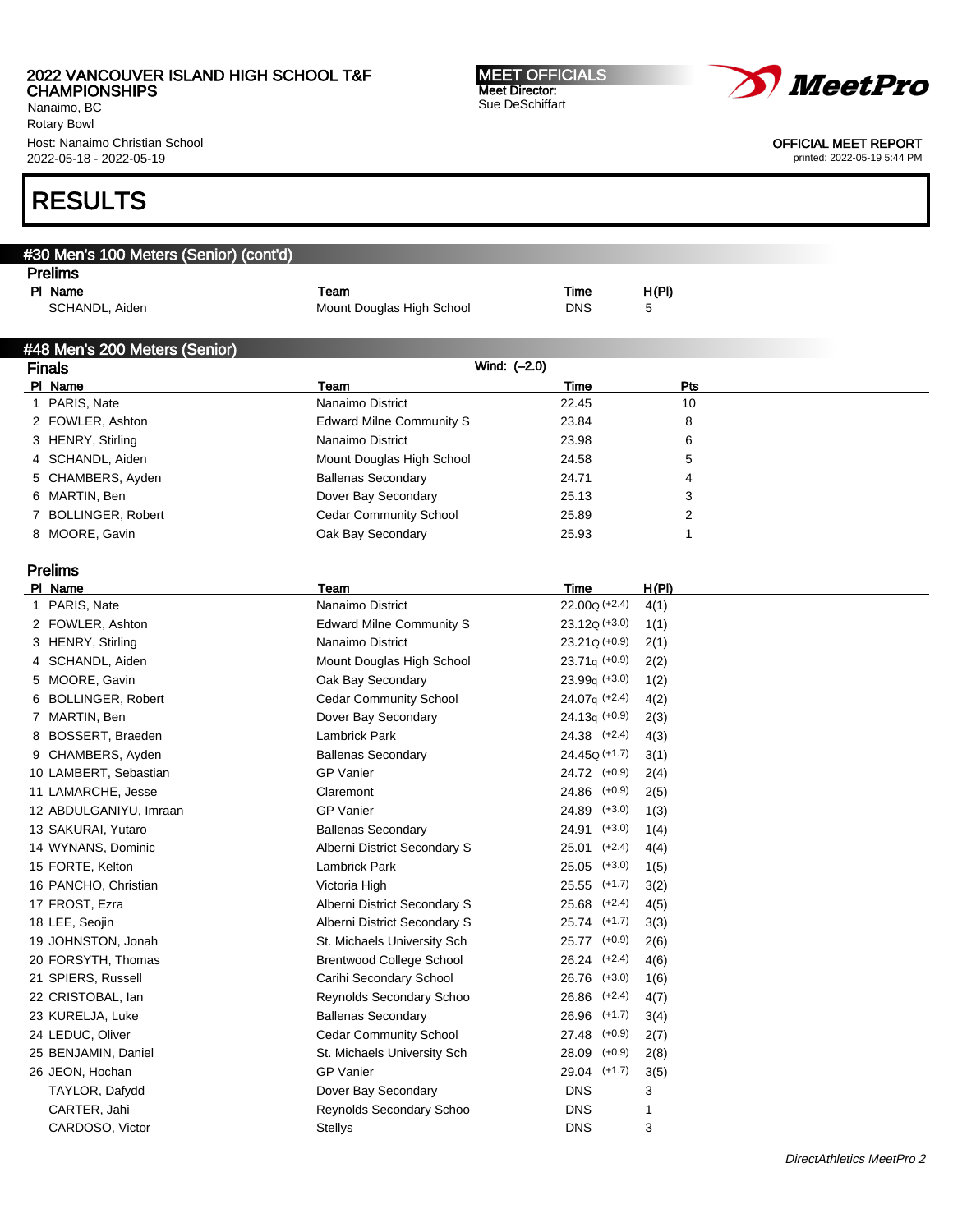Nanaimo, BC Rotary Bowl Host: Nanaimo Christian School 2022-05-18 - 2022-05-19

# RESULTS

| #48 Men's 200 Meters (Senior) (cont'd) |                                 |             |              |
|----------------------------------------|---------------------------------|-------------|--------------|
| <b>Prelims</b>                         |                                 |             |              |
| PI Name                                | Team                            | <b>Time</b> | H(PI)        |
| CAHILL, Rhys                           | Nanaimo Christian School        | NT          | $\mathbf{1}$ |
|                                        |                                 |             |              |
| #24 Men's 400 Meters (Senior)          |                                 |             |              |
| <b>Finals</b>                          |                                 |             |              |
| PI Name                                | Team                            | Time        | Pts          |
| 1 HENCKEL, Hugo                        | Mark R. Isfeld Secondary        | 53.03       | 10           |
| 2 DELUDE, Drake                        | St. Andrews' Regional High      | 54.03       | 8            |
| 3 WATSON, Jayden                       | John Barsby Secondary Sc        | 54.87       | 6            |
| 4 BELCOURT, Dylan                      | <b>Cedar Community School</b>   | 56.36       | 5            |
| 5 PANCHO, Christian                    | Victoria High                   | 56.45       | 4            |
| 6 WEBBER-SMITH, Calum                  | St. Michaels University Sch     | 56.68       | 3            |
| 7 FROST, Ezra                          | Alberni District Secondary S    | 57.36       | 2            |
| 8 MCDONALD, Ty                         | Alberni District Secondary S    | 59.46       | 1            |
|                                        |                                 |             |              |
| <b>Prelims</b>                         |                                 |             |              |
| PI Name                                | Team                            | Time        | H(PI)        |
| 1 DELUDE, Drake                        | St. Andrews' Regional High      | 54.85Q 1(1) |              |
| 2 WATSON, Jayden                       | John Barsby Secondary Sc        | 55.49Q 1(2) |              |
| 3 HENCKEL, Hugo                        | Mark R. Isfeld Secondary        | 55.89Q      | 2(1)         |
| 4 BELCOURT, Dylan                      | <b>Cedar Community School</b>   | 56.44Q      | 1(3)         |
| 5 FROST, Ezra                          | Alberni District Secondary S    | 56.46g      | 1(4)         |
| 6 MCDONALD, Ty                         | Alberni District Secondary S    | 58.48q      | 1(5)         |
| 7 WEBBER-SMITH, Calum                  | St. Michaels University Sch     | 59.00Q      | 2(2)         |
| 8 PANCHO, Christian                    | Victoria High                   | 59.56Q      | 2(3)         |
| 9 FORSYTH, Thomas                      | <b>Brentwood College School</b> | 1:01.10     | 2(4)         |
| 10 KEHLE, Tim                          | Kwalikum Secondary              | 1:01.23     | 2(5)         |
| 11 BRYAN, Michael                      | Oak Bay Secondary               | 1:01.23     | 2(6)         |
| 12 GAMM, Viktor                        | <b>Gold River Secondary</b>     | 1:01.51     | 1(6)         |
| 13 LEDUC, Oliver                       | <b>Cedar Community School</b>   | 1:01.79     | 1(7)         |
| 14 DOEHLER, Jack                       | <b>Brentwood College School</b> | 1:02.22     | 2(7)         |
| 15 EAKINS, Chase                       | <b>GP Vanier</b>                | 1:05.88     | 1(8)         |
|                                        |                                 |             |              |
| #42 Men's 800 Meters (Senior)          |                                 |             |              |
| PI Name                                | Team                            | Time        | $H(PI)$ Pts  |
| 1 PARKINS, Basil                       | Oak Bay Secondary               | 2:03.70     | 3(1)<br>10   |
| 2 GREW, Aiden                          | <b>Lambrick Park</b>            | 2:04.54     | 3(2)<br>8    |
| 3 PUTZ, Jake                           | John Barsby Secondary Sc        | 2:05.52     | 6<br>3(3)    |
| 4 HENCKEL, Hugo                        | Mark R. Isfeld Secondary        | 2:06.44     | 5<br>3(4)    |
| 5 DELUDE, Drake                        | St. Andrews' Regional High      | 2:06.93     | 3(5)<br>4    |
|                                        |                                 |             |              |

MEET OFFICIALS Meet Director: Sue DeSchiffart

 CAMERON, Julian Oak Bay Secondary 2:07.96 3(6) 3 BATTALAS, Miguel Claremont 2:10.15 2(1) 2 8 POWELL, Miles **Frances Kelsey Secondary** 2:10.21 2(2) 1 9 WATSON, Jayden **John Barsby Secondary Sc** 2:13.10 3(7) KIKUCHI, Shinta Gulf Island Secondary 2:13.66 2(3) FLINT, William Dover Bay Secondary 2:15.70 2(4)



OFFICIAL MEET REPORT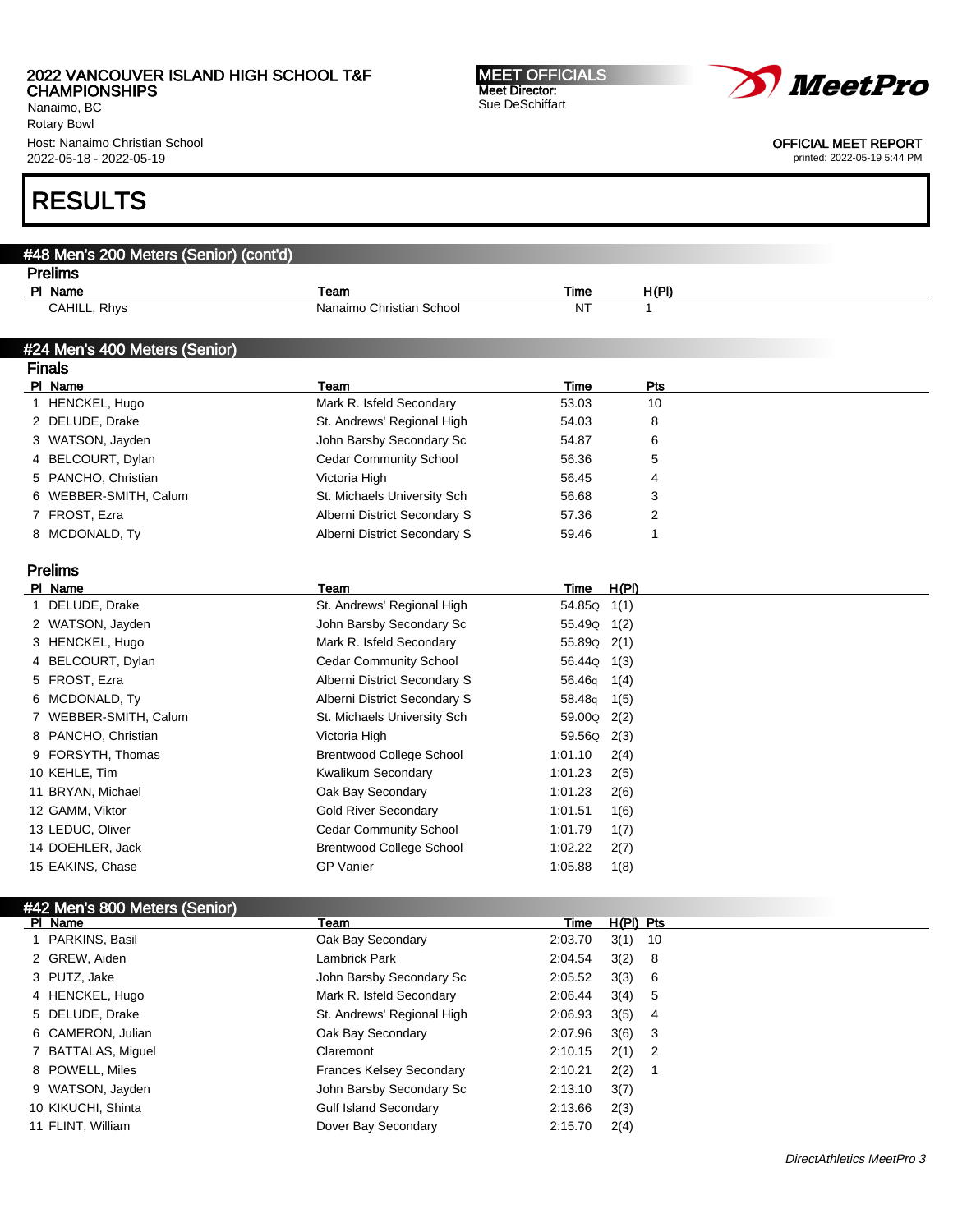Nanaimo, BC Rotary Bowl Host: Nanaimo Christian School 2022-05-18 - 2022-05-19

# RESULTS

## #42 Men's 800 Meters (Senior) (cont'd)

| PI Name                    | Team                            | Time       | $H(PI)$ Pts                |
|----------------------------|---------------------------------|------------|----------------------------|
| 12 BELCOURT, Dylan         | <b>Cedar Community School</b>   | 2:21.26    | 1(1)                       |
| 13 STEEL, Blake            | Dover Bay Secondary             | 2:22.72    | 2(5)                       |
| 14 SAKAMOTO, Nicholas      | Dover Bay Secondary             | 2:23.90    | 2(6)                       |
| 15 DOEHLER, Jack           | <b>Brentwood College School</b> | 2:27.86    | 1(2)                       |
| 16 GHIO, Tommaso           | <b>Ballenas Secondary</b>       | 2:30.07    | 1(3)                       |
| 17 JEON, Hochan            | <b>GP</b> Vanier                | 2:32.30    | 3(8)                       |
| 18 KLEM, Valentin          | GP Vanier                       | 2:34.66    | 1(4)                       |
| 19 PARFITT, Ben            | <b>Cedar Community School</b>   | 2:35.22    | 1(5)                       |
| 20 PATHAK, Arjun           | St. Michaels University Sch     | 2:43.51    | 2(7)                       |
| KIRKPATRICK, James         | <b>Cedar Community School</b>   | <b>DNS</b> |                            |
| <b>BUSTOS-GOMEZ, Erick</b> | Pacific Christian               | <b>DNS</b> | $\overline{\phantom{0}}^2$ |
|                            |                                 |            |                            |

MEET OFFICIALS Meet Director: Sue DeSchiffart

| #49 Men's 1500 Meters (Senior)<br>PI Name | Team                            | Time        | H(PI) Pts |     |
|-------------------------------------------|---------------------------------|-------------|-----------|-----|
| 1 MCLEISH, Tion                           | St. Michaels University Sch     | 4:04.89     | 2(1)      | 10  |
| 2 PARKINS, Basil                          | Oak Bay Secondary               | 4:17.56     | 2(2)      | 8   |
| 3 GREW, Aiden                             | Lambrick Park                   | 4:19.47     | 2(3)      | 6   |
| BARBERIE, Dylan<br>4                      | Nanaimo District                | 4:19.88     | 2(4)      | 5   |
| KRUSEKOPF, Nikolas                        | Glenlyon Norfolk School         | 4:20.56     | 2(5)      | 4   |
| 6 PUTZ, Jake                              | John Barsby Secondary Sc        | 4:22.64     | 2(6)      | 3   |
| POWELL, Miles                             | <b>Frances Kelsey Secondary</b> | 4:31.55     | 2(7)      | 2   |
| KARAIM, Karson                            | Alberni District Secondary S    | 4:36.75     | 1(1)      | -1  |
| 9 KIKUCHI, Shinta                         | <b>Gulf Island Secondary</b>    | 4:37.83     | 1(2)      |     |
| 10 CROOME, Zachary                        | Nanaimo District                | 4.51.81     | 2(8)      |     |
| 11 FLINT, William                         | Dover Bay Secondary             | 4:51.85     | 2(9)      |     |
| 12 FORSYTH, Alistair                      | Mount Douglas High School       | 5:08.48     | 1(3)      |     |
| 13 BELCOURT, Dylan                        | <b>Cedar Community School</b>   | 5:12.08     | 2(10)     |     |
| 14 STEEL, Blake                           | Dover Bay Secondary             | 5:14.81     | 1(4)      |     |
| 15 GHIO, Tommaso                          | <b>Ballenas Secondary</b>       | 5:20.38     | 1(5)      |     |
| 16 DOEHLER, Jack                          | <b>Brentwood College School</b> | 5:21.30     | 1(6)      |     |
| 17 ITKONEN, Kai                           | Lake Cowichan School            | 5:38.17     | 1(7)      |     |
| 18 PATHAK, Arjun                          | St. Michaels University Sch     | 5:40.24     | 1(8)      |     |
| 19 PARFITT, Ben                           | <b>Cedar Community School</b>   | 5:44.04     | 1(9)      |     |
| HENRY, Bryson                             | St. Michaels University Sch     | <b>DNS</b>  | 1         |     |
| KIRKPATRICK, James                        | <b>Cedar Community School</b>   | <b>DNS</b>  | -1        |     |
| WATSON, Jayden                            | John Barsby Secondary Sc        | <b>DNS</b>  | 2         |     |
| DALTON-PEREIRA, Joaquim                   | Duncan Christian                | <b>DNS</b>  | 2         |     |
| #8 Men's 3000 Meters (Senior)             |                                 |             |           |     |
| PI Name                                   | Team                            | <b>Time</b> |           | Pts |
| 1 MCLEISH, Tion                           | St. Michaels University Sch     | 8:53.53     |           | 10  |

| MCLEISH, Tion        | St. Michaels University Sch  | 8:53.53 | 10 |
|----------------------|------------------------------|---------|----|
| 2 BARBERIE, Dylan    | Nanaimo District             | 9:29.76 |    |
| 3 GREW, Aiden        | Lambrick Park                | 9:37.08 | 6  |
| 4 MOORE, Mateo       | Dover Bay Secondary          | 9:44.77 | 5  |
| 5 KRUSEKOPF, Nikolas | Glenlyon Norfolk School      | 9:44.89 | 4  |
| 6 KIKUCHI, Shinta    | <b>Gulf Island Secondary</b> | 9:45.15 |    |



OFFICIAL MEET REPORT printed: 2022-05-19 5:44 PM

DirectAthletics MeetPro 4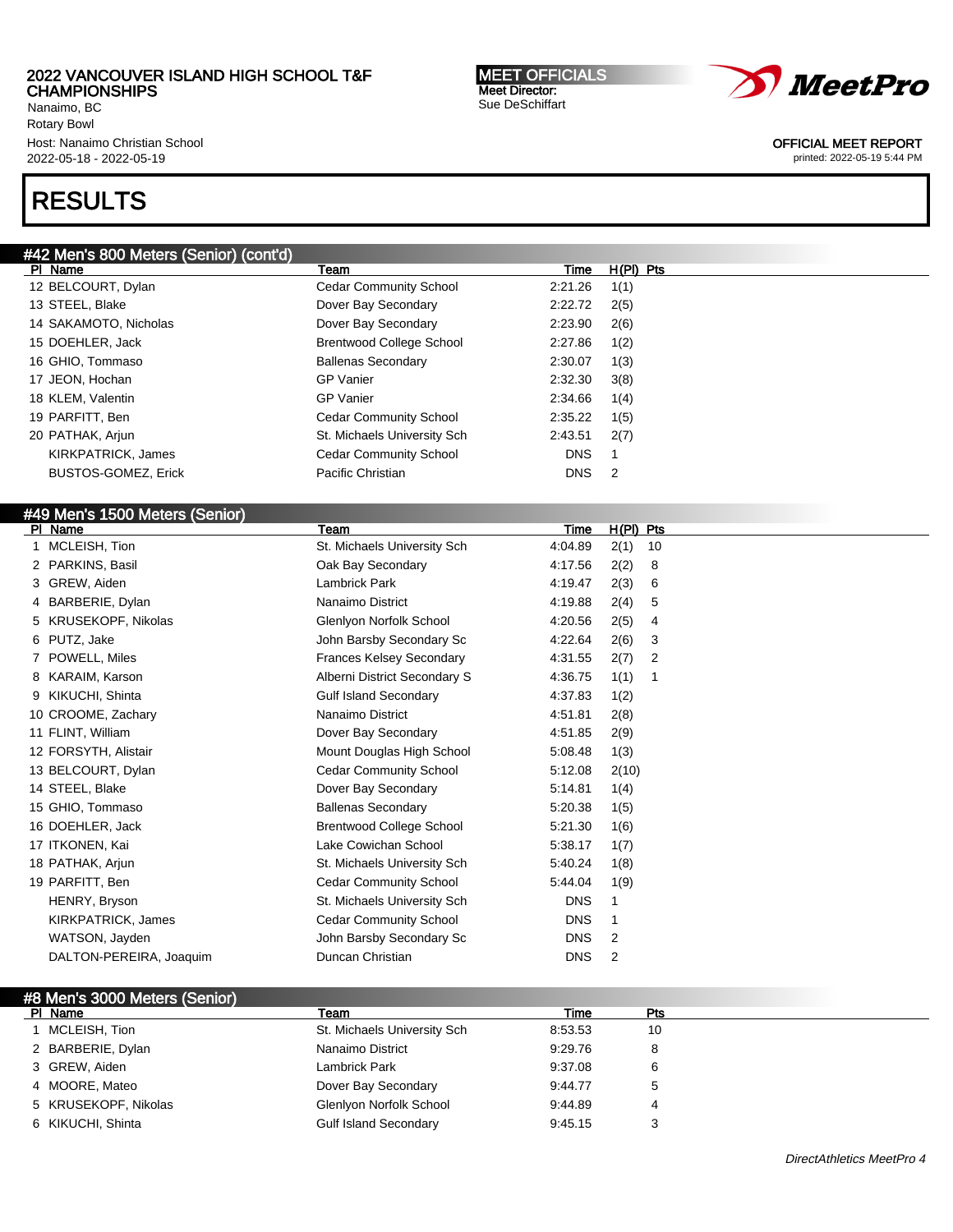Nanaimo, BC Rotary Bowl Host: Nanaimo Christian School 2022-05-18 - 2022-05-19

MEET OFFICIALS Meet Director: Sue DeSchiffart



OFFICIAL MEET REPORT

printed: 2022-05-19 5:44 PM

# RESULTS

| #8 Men's 3000 Meters (Senior) (cont'd) |                              |           |     |  |
|----------------------------------------|------------------------------|-----------|-----|--|
| PI Name                                | Team                         | Time      | Pts |  |
| 7 CROOME, Zachary                      | Nanaimo District             | 10:10.04  | 2   |  |
| 8 KARAIM, Karson                       | Alberni District Secondary S | 10:38.40  |     |  |
| 9 FORSYTH, Alistair                    | Mount Douglas High School    | 11:23.43  |     |  |
| 10 JEON, Hochan                        | <b>GP</b> Vanier             | 12:06.17  |     |  |
| 11 ITKONEN, Kai                        | Lake Cowichan School         | 12:28.17  |     |  |
| HENRY, Bryson                          | St. Michaels University Sch  | NT        |     |  |
| DALTON-PEREIRA, Joaquim                | Duncan Christian             | <b>NT</b> |     |  |
|                                        |                              |           |     |  |

## #1 Men's 110m Hurdles (Senior)

| Wind: (-2.7)          |                                 |       |     |  |  |
|-----------------------|---------------------------------|-------|-----|--|--|
| PI Name               | Team                            | Time  | Pts |  |  |
| DENDEWICZ, Evan       | <b>Brooks Secondary</b>         | 16.86 | 10  |  |  |
| 2 LUO, Yang           | <b>Brentwood College School</b> | 18.88 |     |  |  |
| 3 WEBBER-SMITH, Calum | St. Michaels University Sch     | 20.27 |     |  |  |
| 4 BENJAMIN, Daniel    | St. Michaels University Sch     | 21.15 |     |  |  |
| 5 LEI. Geoff          | St. Michaels University Sch     | 21.83 | 4   |  |  |
| HALVORSON, Jasper     | Mark R. Isfeld Secondary        | NT    |     |  |  |

| #31 Men's 400m Hurdles (Senior)                                     |
|---------------------------------------------------------------------|
| PI Name<br>Time<br>Pts<br>Team                                      |
| WEBBER-SMITH, Calum<br>St. Michaels University Sch<br>1:05.13<br>10 |
| 2 HORVATH, Benedek<br><b>Wellington Secondary</b><br>1:09.18        |
| St. Michaels University Sch<br>3 BENJAMIN, Daniel<br>1:16.34        |
| <b>DNS</b><br>DENDEWICZ, Evan<br><b>Brooks Secondary</b>            |

## #61 Men's 2000m Steeple (Senior)<br>| Pl\_Name Pl Name Team Time Pts 1 MCLEISH, Tion **St. Michaels University Sch** 6:09.40 10 2 MOORE, Mateo **Dover Bay Secondary** 6:51.16 8 3 CAMERON, Julian **CAMERON, Inc.** Cak Bay Secondary **6:55.76** 6 4 CROOME, Zachary **Nanaimo District 7:15.95** 5 5 FORSYTH, Alistair **Mount Douglas High School** 7:58.56 4 6 KLEM, Valentin and CD Vanier Control of CP Vanier and CP Vanier and Manual Assembly 0.35.67 and 3 7 CLEMANCE, Aiden **Nanaimo Christian School** 10:12.94 2

## #59 Men's 1500m Walk (Senior)

| PI Name              | Team                      | Time    | <b>Pts</b> |
|----------------------|---------------------------|---------|------------|
| MORRISON, Samuel     | <b>Ballenas Secondary</b> | 7:37.07 | 10         |
| 2 HERON, Seth        | Lambrick Park             | 8:52.24 | 8          |
| 3 MURRAY, Jackson    | Parkland Secondary School | 8:54.60 | 6          |
| 4 BRAIDWOOD, Finn    | <b>Highland Secondary</b> | 9:29.97 | 5          |
| 5 STUEBE, Fredrik    | <b>Brooks Secondary</b>   | 9:37.88 | 4          |
| DELLA SIEGA, Beckett | Oak Bay Secondary         | DQ      |            |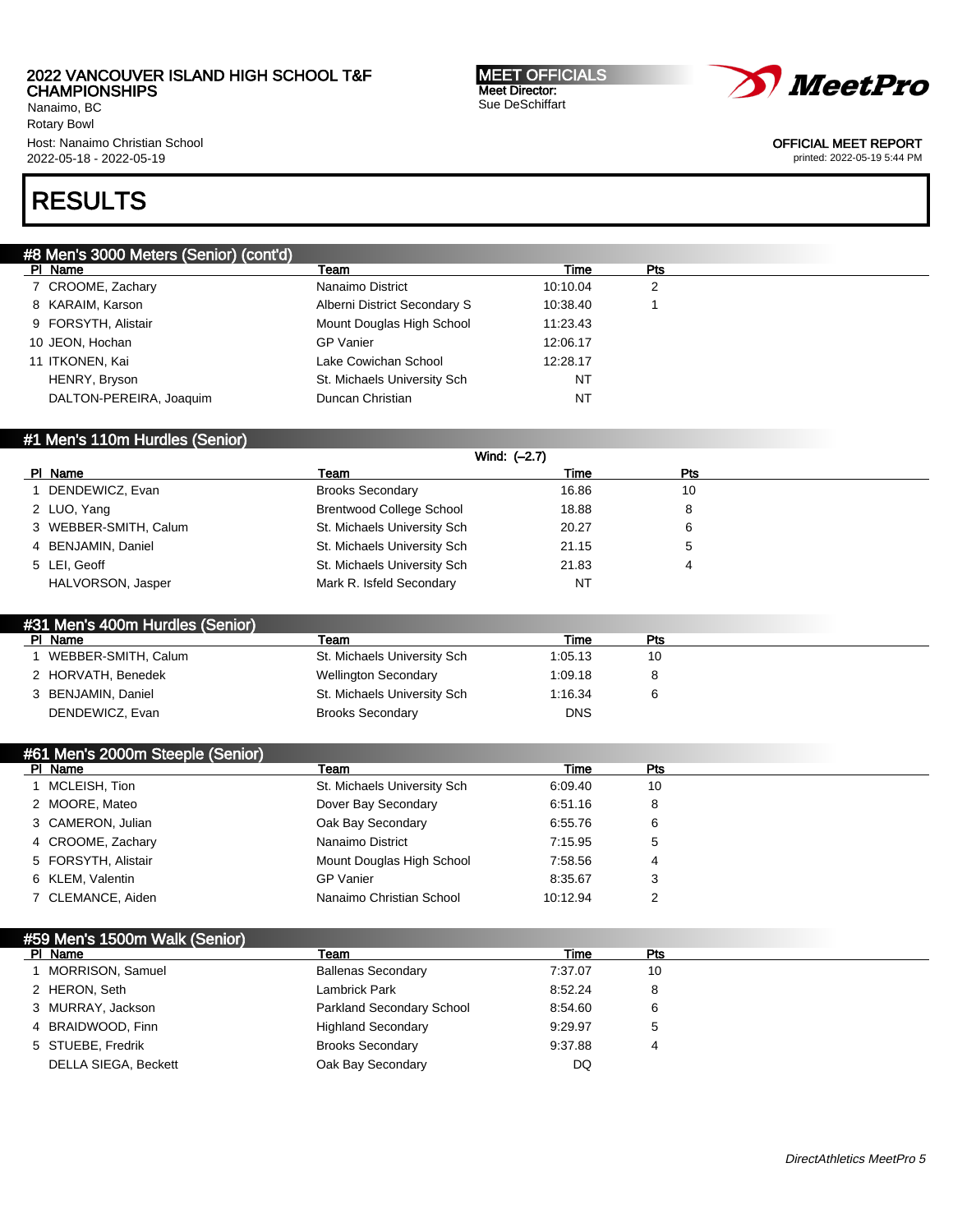# 2022 VANCOUVER ISLAND HIGH SCHOOL T&F

CHAMPIONSHIPS Nanaimo, BC Rotary Bowl Host: Nanaimo Christian School 2022-05-18 - 2022-05-19

# RESULTS

#### #18 Men's 4 x 100m Relay (Senior) Finals

| гнар                                 |             |        |  |  |  |  |
|--------------------------------------|-------------|--------|--|--|--|--|
| PI Team                              | <b>Time</b> | Pts    |  |  |  |  |
| Lambrick Park (A)                    | 46.10       | 10     |  |  |  |  |
| 2 Mark R. Isfeld Secondary (A)       | 46.52       | 8      |  |  |  |  |
| 3 St. Andrews' Regional High Sch (A) | 46.56       | 6      |  |  |  |  |
| 4 Dover Bay Secondary (A)            | 46.71       | 5      |  |  |  |  |
| 5 St. Michaels University School (A) | 47.57       | 4      |  |  |  |  |
| 6 Oak Bay Secondary (A)              | 47.82       | 3      |  |  |  |  |
| 7 Alberni District Secondary Sch (A) | 49.38       | っ<br>∠ |  |  |  |  |
| 8 John Barsby Secondary School (A)   | 52.78       |        |  |  |  |  |
|                                      |             |        |  |  |  |  |

MEET OFFICIALS Meet Director: Sue DeSchiffart

# Prelims

| PI Team                              | Time                    | <u>H(PI)</u> |
|--------------------------------------|-------------------------|--------------|
| 1 Lambrick Park (A)                  | 46.27Q 2(1)             |              |
| 2 St. Andrews' Regional High Sch (A) | 46.64Q 2(2)             |              |
| 3 John Barsby Secondary School (A)   | 46.81Q 1(1)             |              |
| 4 Dover Bay Secondary (A)            | 47.03Q 1(2)             |              |
| 5 Mark R. Isfeld Secondary (A)       | 47.50Q                  | 1(3)         |
| 6 St. Michaels University School (A) | 47.80 <sub>Q</sub> 2(3) |              |
| 7 Alberni District Secondary Sch (A) | 48.55 <sub>g</sub>      | 2(4)         |
| 8 Oak Bay Secondary (A)              | 48.87q                  | 2(5)         |
| 9 Ballenas Secondary (A)             | 49.03                   | 2(6)         |
| 10 Cedar Community School (A)        | 49.98                   | 1(4)         |
| 11 GP Vanier (A)                     | 51.66                   | 1(5)         |
| 12 Ballenas Secondary (B)            | 53.02                   | 1(6)         |
| 13 Gold River Secondary (A)          | 1:00.49                 | 2(7)         |
| John Barsby Secondary School (B)     | <b>DNS</b>              |              |

## #70 Men's 4 x 400m Relay (Senior)

| PI Team                              | Time    | $H(PI)$ Pts |     |
|--------------------------------------|---------|-------------|-----|
| 1 Oak Bay Secondary (A)              | 3:44.56 | 2(1)        | -10 |
| 2 St. Michaels University School (A) | 3:46.23 | 2(2)        | -8  |
| 3 Lambrick Park (A)                  | 3:47.69 | 2(3)        | -6  |
| 4 St. Andrews' Regional High Sch (A) | 3:50.74 | 2(4)        | -5  |
| 5 Nanaimo District (A)               | 3:52.64 | 2(5)        | 4   |
| 6 Dover Bay Secondary (A)            | 3:53.22 | 2(6)        | 3   |
| 7 Alberni District Secondary Sch (A) | 3:54.94 | 1(1)        | 2   |
| 8 Ballenas Secondary (A)             | 4:01.05 | 1(2)        |     |
| 9 Cedar Community School (A)         | 4:03.62 | 1(3)        |     |
| 10 GP Vanier (A)                     | 4:20.06 | 2(7)        |     |

| #75 Men's High Jump (Senior) |                             |       |     |  |
|------------------------------|-----------------------------|-------|-----|--|
| PI Name                      | Team                        | Mark  | Pts |  |
| GIESBRECHT, Kasper           | Oak Bay Secondary           | 1.70m |     |  |
| WANG, Lerov                  | St. Michaels University Sch | 1.70m |     |  |
| 3 REDNOUR-BRUCKMAN, Ches     | John Barsby Secondary Sc    | 1.70m |     |  |
| 4 FALZON, Luke               | St. Andrews' Regional High  | 1.70m |     |  |



OFFICIAL MEET REPORT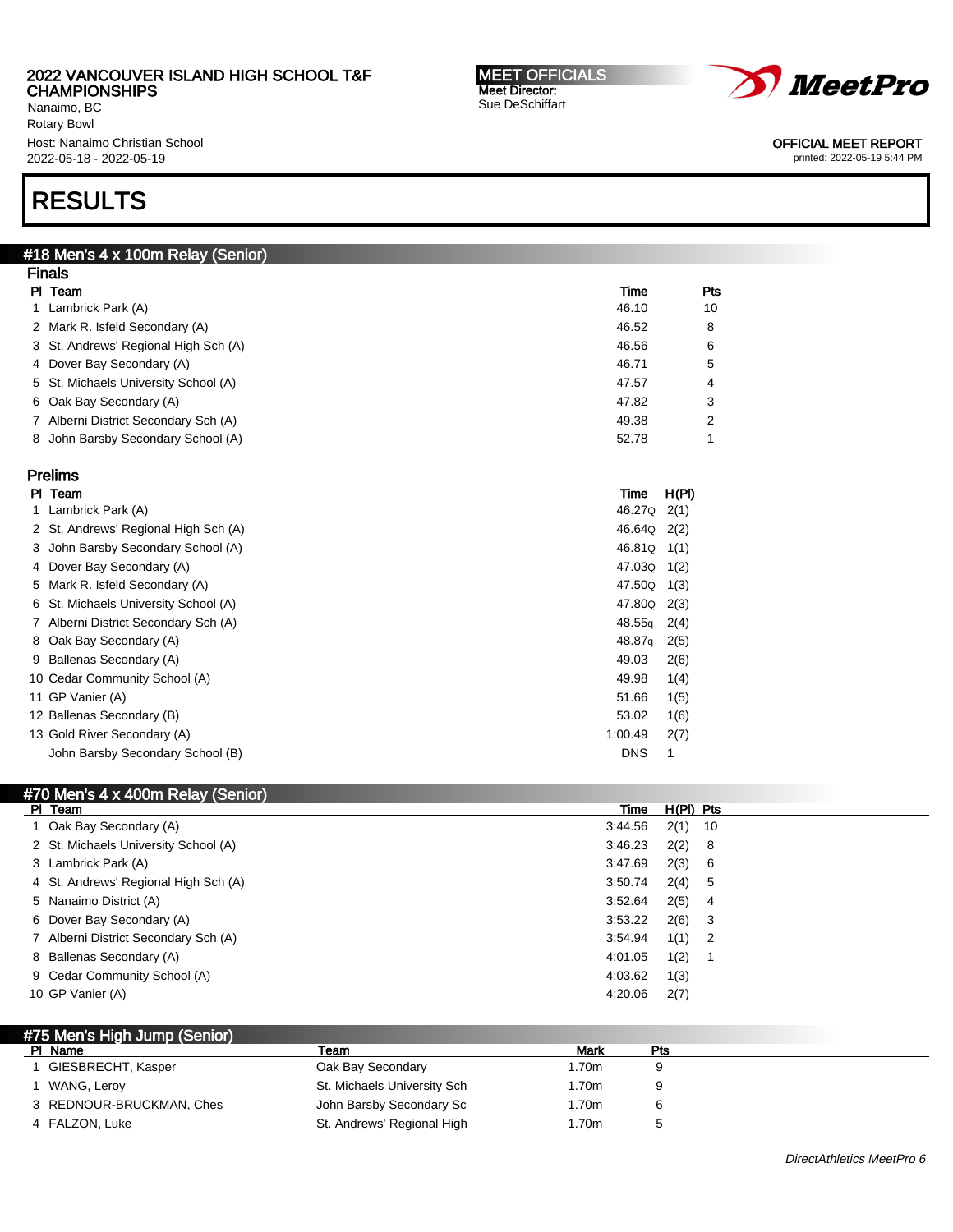Nanaimo, BC Rotary Bowl Host: Nanaimo Christian School 2022-05-18 - 2022-05-19

# RESULTS

| #75 Men's High Jump (Senior) (cont'd) |                             |            |     |  |
|---------------------------------------|-----------------------------|------------|-----|--|
| PI Name                               | Team                        | Mark       | Pts |  |
| 5 LEE, Chris                          | St. Michaels University Sch | 1.65m      | 4   |  |
| 6 HALVORSON, Jasper                   | Mark R. Isfeld Secondary    | 1.65m      | 3   |  |
| 7 DAVIES, Nate                        | Lake Cowichan School        | 1.65m      | 2   |  |
| 8 BRYAN, Michael                      | Oak Bay Secondary           | 1.60m      |     |  |
| 9 SAWATZKY, Alex                      | Lake Cowichan School        | 1.55m      |     |  |
| 10 ZENG, Jeson                        | <b>Ballenas Secondary</b>   | 1.55m      |     |  |
| 11 SAKURAI, Yutaro                    | <b>Ballenas Secondary</b>   | 1.40m      |     |  |
| 12 OWENS, Joshua                      | Campbell River Christian    | 1.40m      |     |  |
| 13 GAMM, Viktor                       | <b>Gold River Secondary</b> | 1.40m      |     |  |
| ROSS, Nick                            | Lake Cowichan School        | NH         |     |  |
|                                       |                             |            |     |  |
| #81 Men's Pole Vault (Senior)         |                             |            |     |  |
| PI Name                               | Team                        | Mark       | Pts |  |
| 1 VLECK, Jadon                        | Pacific Christian           | 2.85m      | 10  |  |
| 2 PIUTI, Eli                          | Mount Douglas High School   | 2.00m      | 8   |  |
| THOMPSON, Jude                        | Mount Douglas High School   | <b>DNS</b> |     |  |

## #93 Men's Long Jump (Senior)

| PI Name                  | Team                            | Mark             | F(PI) Pts  |
|--------------------------|---------------------------------|------------------|------------|
| 1 PARIS, Nate            | Nanaimo District                | $6.82m$ (-0.9)   | 2(1)<br>10 |
| 2 WANG, Leroy            | St. Michaels University Sch     | $5.49m$ (-1.3)   | 2(2)<br>8  |
| 3 LEE, Chris             | St. Michaels University Sch     | $5.45m$ (-1.1)   | 1(1)<br>6  |
| 4 MALINOWSKI, Jaydon     | <b>Lambrick Park</b>            | $5.39m$ (-1.6)   | 2(3)<br>5  |
| 5 HORVATH, Benedek       | <b>Wellington Secondary</b>     | $5.37m (-2.1)$   | 2(4)<br>4  |
| <b>BARON, Cole</b><br>6. | <b>Brooks Secondary</b>         | $5.37m$ $(-1.7)$ | 2(5)<br>3  |
| 7 FORTE, Kelton          | <b>Lambrick Park</b>            | $5.32m$ (-1.8)   | 2(6)<br>2  |
| GATENSBY, Sean           | Oak Bay Secondary               | $5.25m (-4.3)$   | 2(7)<br>1  |
| 9 FINLAY, Tyler          | St. Andrews' Regional High      | $5.15m (-2.7)$   | 2(8)       |
| 10 GIESBRECHT, Kasper    | Oak Bay Secondary               | $5.14m$ (-2.4)   | 2(9)       |
| 11 JOHNSTON, Jonah       | St. Michaels University Sch     | $5.09m$ $(-2.0)$ | 1(2)       |
| 12 BOSSERT, Braeden      | <b>Lambrick Park</b>            | $5.07m$ (-0.9)   | 2(10)      |
| 13 JOHANSSON, Lukas      | Nanaimo Christian School        | $5.01m$ (-1.3)   | 1(3)       |
| 14 PEARSE, Matthew       | St. Andrews' Regional High      | 4.85m $(-2.8)$   | 2(11)      |
| 15 CHAMBERS, Ayden       | <b>Ballenas Secondary</b>       | 4.84m $(-2.2)$   | 2(12)      |
| 16 KURELJA, Luke         | <b>Ballenas Secondary</b>       | $4.81m$ (-2.0)   | 1(4)       |
| 17 ROSS, Nick            | Lake Cowichan School            | 4.73m $(-1.2)$   | 1(5)       |
| 18 BRYAN, Michael        | Oak Bay Secondary               | 4.49m $(-1.3)$   | 1(6)       |
| 19 HENRY, Mothias        | Duncan Christian                | 4.45m $(-1.2)$   | 1(7)       |
| 20 DAVIES, Nate          | Lake Cowichan School            | 4.41m $(-2.5)$   | 1(8)       |
| 21 FORSYTH, Thomas       | <b>Brentwood College School</b> | 4.17m $(-1.0)$   | 1(9)       |
| 22 WORRALL, Nathanael    | Duncan Christian                | $3.75m$ (-1.4)   | 1(10)      |
| 23 SAWATZKY, Alex        | Lake Cowichan School            | $3.68m (-2.5)$   | 1(11)      |
| 24 CHIARINI, Andrea      | <b>Ballenas Secondary</b>       | $3.42m$ (-1.6)   | 1(12)      |
| CARTER, Jahi             | <b>Reynolds Secondary Schoo</b> | <b>NM</b>        |            |

MEET OFFICIALS Meet Director: Sue DeSchiffart



OFFICIAL MEET REPORT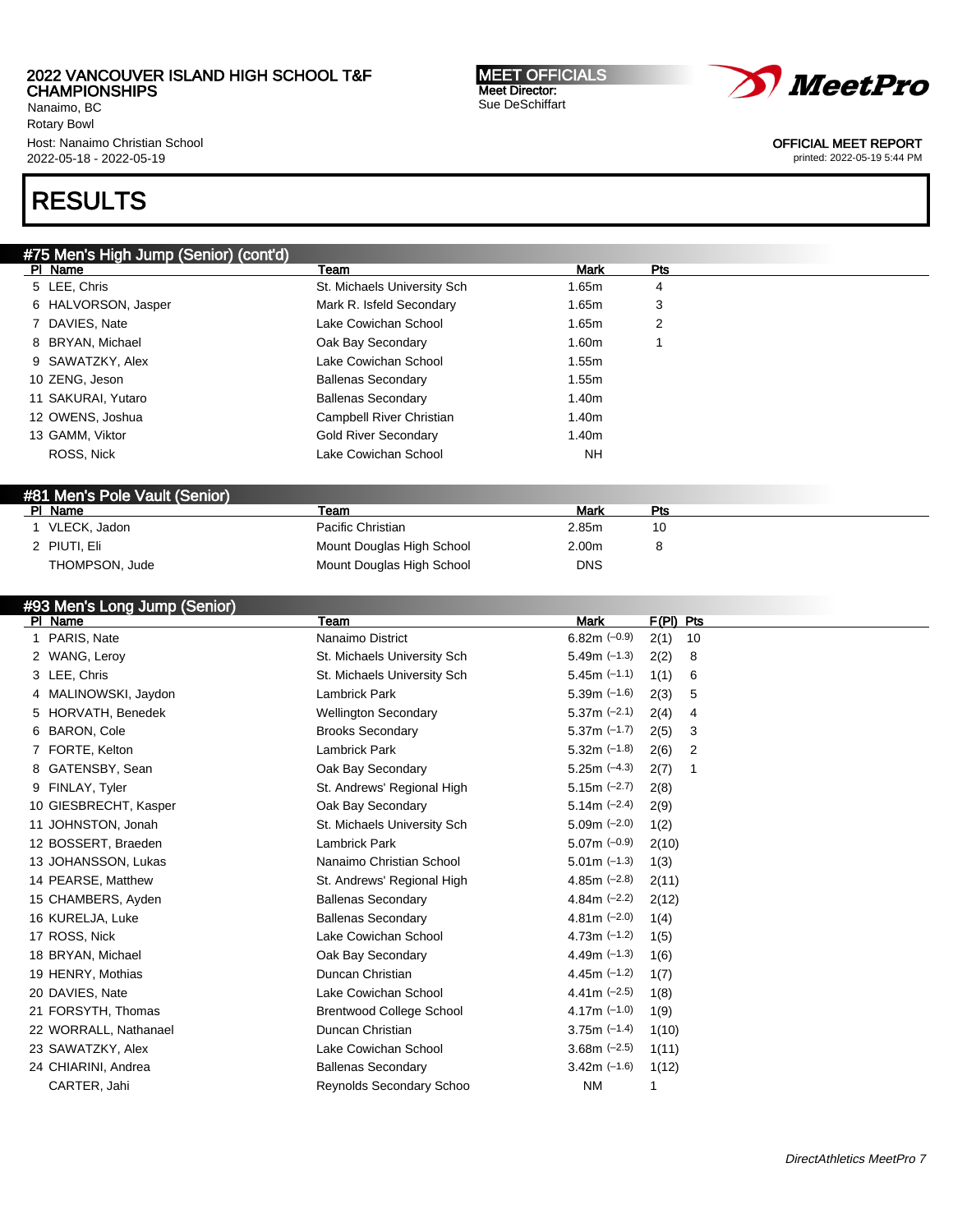Nanaimo, BC Rotary Bowl Host: Nanaimo Christian School 2022-05-18 - 2022-05-19

# RESULTS

## #83 Men's Triple Jump (Senior) Pl Name Team Mark Pts 1 HORVATH, Benedek **Wellington Secondary** 12.35m (NW) 10 2 WANG, Leroy **St. Michaels University Sch** 12.34m (NW) 8 3 FINLAY, Tyler St. Andrews' Regional High 12.26m (NW) 6 4 PEARSE, Matthew St. Andrews' Regional High 11.92m (NW) 5 5 REDNOUR-BRUCKMAN, Ches John Barsby Secondary Sc 11.72m (NW) 4 6 GATENSBY, Sean Oak Bay Secondary 11.68m (NW) 3 7 LEE, Chris Chris St. Michaels University Sch 11.59m (NW) 2 8 LUO, Yang **Brentwood College School** 11.57m (NW) 1 9 BARON, Cole **Brooks Secondary Brooks Secondary** 10.73m (NW) 10 ROSS, Nick Lake Cowichan School 9.93m (NW) 11 MAYER, Evan Cowichan Secondary 9.88m (NW) 12 HERMANN, Robert **Alberni District Secondary S** 9.71m (NW) POELVOORDE, David GP Vanier GP Vanier FOUL

## #107 Men's Shot Put (Senior)

| PI Name                | Team                         | <b>Mark</b>       | Pts |  |
|------------------------|------------------------------|-------------------|-----|--|
| 1 HENGSTLER, Connor    | Duncan Christian             | 11.61m            | 10  |  |
| 2 SWIFT, Hunter        | Mount Douglas High School    | 11.34m            | 8   |  |
| 3 SARAOW, Armaan       | St. Andrews' Regional High   | 10.61m            | 6   |  |
| 4 MATEYKO, Matthew     | St. Andrews' Regional High   | 10.21m            | 5   |  |
| 5 CROSWELL, Jayden     | Duncan Christian             | 9.97 <sub>m</sub> | 4   |  |
| 6 VAN HEES, Tate       | <b>Brooks Secondary</b>      | 9.64m             | 3   |  |
| 7 DAILEY, Graeme       | Cowichan Secondary           | 9.26m             | 2   |  |
| 8 HERMANN, Robert      | Alberni District Secondary S | 8.89m             |     |  |
| 9 DELLA SIEGA, Beckett | Oak Bay Secondary            | 8.58m             |     |  |
| 10 GILL, Rajan         | St. Andrews' Regional High   | 8.29m             |     |  |
| 11 DISCEPOLI, Orphee   | <b>Ballenas Secondary</b>    | 7.34m             |     |  |
| 12 CHIARINI, Andrea    | <b>Ballenas Secondary</b>    | 6.44m             |     |  |
| 13 BERENGUER, Emmanuel | Alberni District Secondary S | 5.89m             |     |  |
| TERPSTRA, Parker       | Duncan Christian             | NM                |     |  |
| <b>EARNSHAW, Riley</b> | Lambrick Park                | <b>NM</b>         |     |  |
| JOERGENSON, Thomas     | Oak Bay Secondary            | <b>NM</b>         |     |  |
| <b>HENRY, Mothias</b>  | Duncan Christian             | <b>NM</b>         |     |  |
|                        |                              |                   |     |  |

| #95 Men's Discus (Senior) |                            |               |                |     |  |
|---------------------------|----------------------------|---------------|----------------|-----|--|
| PI Name                   | Team                       |               | Mark F(PI) Pts |     |  |
| 1 ANDULAJEVIC, Mason      | Oak Bay Secondary          | 39.63m        | $2(1)$ 10      |     |  |
| 2 MARTIN, Ben             | Dover Bay Secondary        | 33.79m        | 2(2)           | -8  |  |
| 3 MAYER, Evan             | Cowichan Secondary         | 32.94m        | 2(3)           | - 6 |  |
| 4 MORRISON, Samuel        | <b>Ballenas Secondary</b>  | 29.89m        | 2(4)           | -5  |  |
| 5 PARCHER, Gill           | Nanaimo District           | 29.47m        | 2(5)           | -4  |  |
| 6 DAILEY, Graeme          | Cowichan Secondary         | 24.22m        | 2(6)           | -3  |  |
| 7 CROSWELL, Jayden        | Duncan Christian           | $23.60m$ 1(1) |                | - 2 |  |
| 8 VAN HEES, Tate          | <b>Brooks Secondary</b>    | 22.63m        | 2(7)           |     |  |
| 9 SARAOW, Armaan          | St. Andrews' Regional High | 22.36m        | 1(2)           |     |  |
| 10 MATEYKO, Matthew       | St. Andrews' Regional High | 21.08m        | 2(8)           |     |  |

MEET OFFICIALS Meet Director: Sue DeSchiffart



OFFICIAL MEET REPORT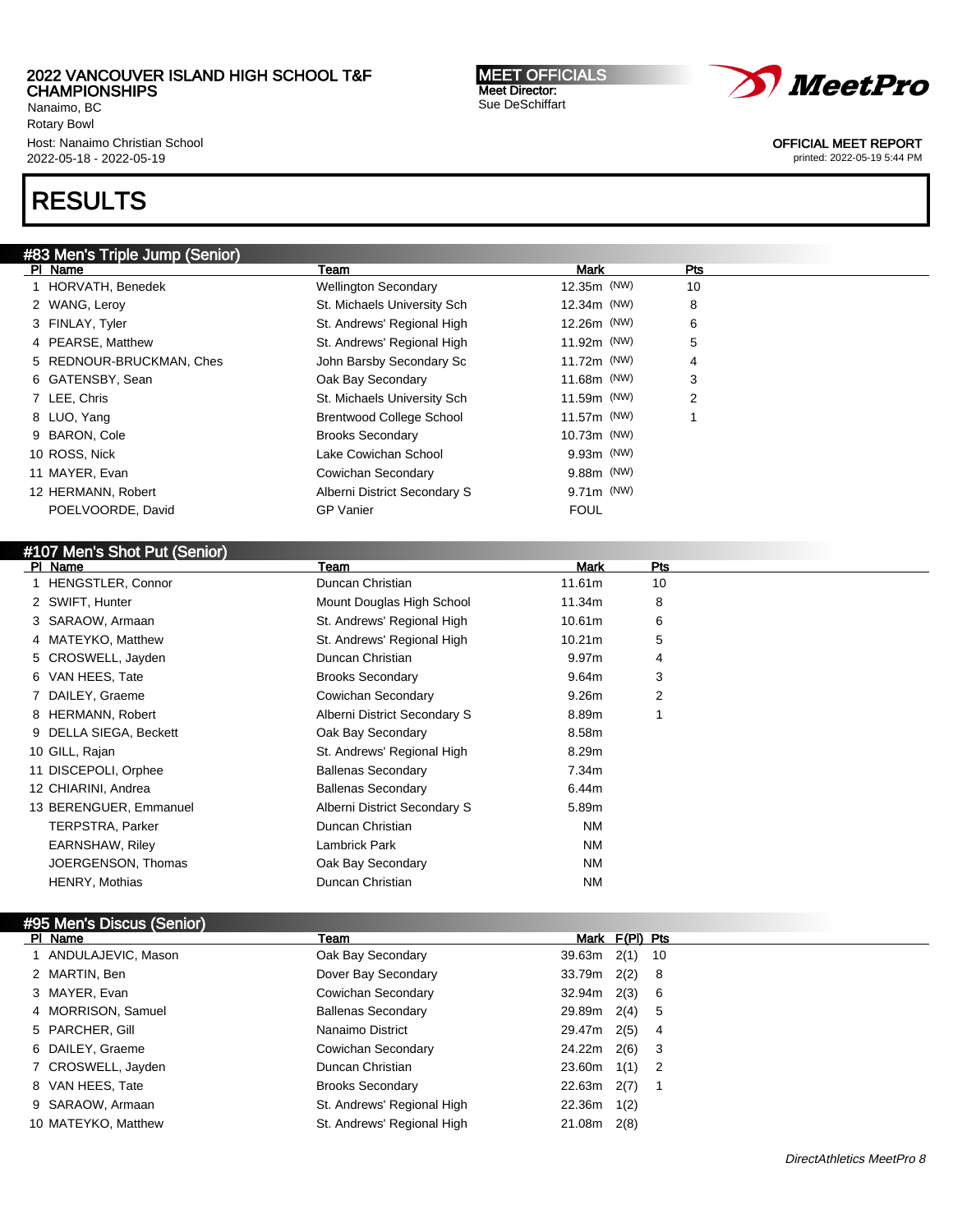Nanaimo, BC Rotary Bowl Host: Nanaimo Christian School 2022-05-18 - 2022-05-19

# RESULTS

| #95 Men's Discus (Senior) (cont'd) |                              |             |                |  |
|------------------------------------|------------------------------|-------------|----------------|--|
| PI Name                            | Team                         |             | Mark F(PI) Pts |  |
| 11 HAUGEN, Caleb                   | Campbell River Christian     | 20.99m      | 1(3)           |  |
| 12 KANG, Nihaal                    | Dover Bay Secondary          | 20.32m      | 1(4)           |  |
| 13 GILL, Rajan                     | St. Andrews' Regional High   | 19.48m      | 2(9)           |  |
| 14 FRAIKIN, Miko                   | <b>Ballenas Secondary</b>    | 19.31m      | 1(5)           |  |
| 15 SPIERS, Russell                 | Carihi Secondary School      | 18.62m      | 1(6)           |  |
| 16 DISCEPOLI, Orphee               | <b>Ballenas Secondary</b>    | 17.35m      | 1(7)           |  |
| 17 HENGSTLER, Connor               | Duncan Christian             | 17.01m      | 2(10)          |  |
| 18 BERENGUER, Emmanuel             | Alberni District Secondary S | 13.43m      | 1(8)           |  |
| TERPSTRA, Parker                   | Duncan Christian             | <b>DNS</b>  | $\mathbf{1}$   |  |
| SOUTHER, Peter                     | Alberni District Secondary S | <b>DNS</b>  | -1             |  |
| <b>EARNSHAW, Riley</b>             | Lambrick Park                | DNS 1       |                |  |
|                                    |                              |             |                |  |
| #115 Men's Hammer (Senior)         |                              |             |                |  |
| PI Name                            | Team                         | <b>Mark</b> | Pts            |  |
| 1 ANDULAJEVIC, Mason               | Oak Bay Secondary            | 53.15m      | 10             |  |
| 2 GATENSBY, Sean                   | Oak Bay Secondary            | 30.38m      | 8              |  |
| 3 MORRISON, Samuel                 | <b>Ballenas Secondary</b>    | 28.43m      | 6              |  |
| 4 HAUGEN, Caleb                    | Campbell River Christian     | 26.30m      | 5              |  |
| 5 JOERGENSON, Thomas               | Oak Bay Secondary            | 23.40m      | 4              |  |
| 6 HENGSTLER, Connor                | Duncan Christian             | 20.60m      | 3              |  |
| <b>EARNSHAW, Riley</b>             | Lambrick Park                | <b>DNS</b>  |                |  |
| PENDER, Declan                     | <b>Lambrick Park</b>         | <b>DNS</b>  |                |  |
|                                    |                              |             |                |  |
| #105 Men's Javelin (Senior)        |                              |             |                |  |
| PI Name                            | Team                         | Mark        | F(PI) Pts      |  |
| 1 MAYER, Evan                      | Cowichan Secondary           | 43.69m      | 2(1)<br>10     |  |
| 2 FRAIKIN, Miko                    | <b>Ballenas Secondary</b>    | 40.16m      | 2(2)<br>8      |  |
| 3 ANDULAJEVIC, Mason               | Oak Bay Secondary            | 39.10m      | 2(3)<br>6      |  |
| 4 SCHANDL, Aiden                   | Mount Douglas High School    | 38.31m      | 2(4)<br>5      |  |
| 5 DAILEY, Graeme                   | Cowichan Secondary           | 35.96m      | 2(5)<br>4      |  |
| 6 MATEYKO, Matthew                 | St. Andrews' Regional High   | 35.89m      | 2(6)<br>3      |  |
| 7 WYNANS, Dominic                  | Alberni District Secondary S | 32.84m      | 2(7)<br>2      |  |
| 8 BRAIDWOOD, Finn                  | <b>Highland Secondary</b>    | 32.73m      | 1(1)<br>1      |  |
| 9 BOSSERT, Braeden                 | Lambrick Park                | 31.62m      | 2(8)           |  |
| 10 HAUGEN, Caleb                   | Campbell River Christian     | 31.08m      | 2(9)           |  |
|                                    | <b>Gold River Secondary</b>  |             |                |  |
| 11 GAMM, Viktor                    |                              | 29.79m      | 2(10)          |  |
| 12 JOERGENSON, Thomas              | Oak Bay Secondary            | 29.52m      | 2(11)          |  |
| 13 CLOKE, Noah                     | Alberni District Secondary S | 29.06m      | 1(2)           |  |
| 14 HERMANN, Robert                 | Alberni District Secondary S | 28.67m      | 2(12)          |  |
| 15 BROWETT, Jacob                  | Lambrick Park                | 28.02m      | 1(3)           |  |
| 16 GILL, Rajan                     | St. Andrews' Regional High   | 27.89m      | 2(13)          |  |
| 17 ZENG, Jeson                     | <b>Ballenas Secondary</b>    | 27.45m      | 1(4)           |  |
| 18 PEARSE, Matthew                 | St. Andrews' Regional High   | 26.12m      | 1(5)           |  |
| 19 JOHANSSON, Lukas                | Nanaimo Christian School     | 25.71m      | 1(6)           |  |
| 20 OWENS, Joshua                   | Campbell River Christian     | 24.37m      | 1(7)           |  |
| 21 CLEMANCE, Aiden                 | Nanaimo Christian School     | 22.93m      | 1(8)           |  |

MEET OFFICIALS Meet Director: Sue DeSchiffart



OFFICIAL MEET REPORT printed: 2022-05-19 5:44 PM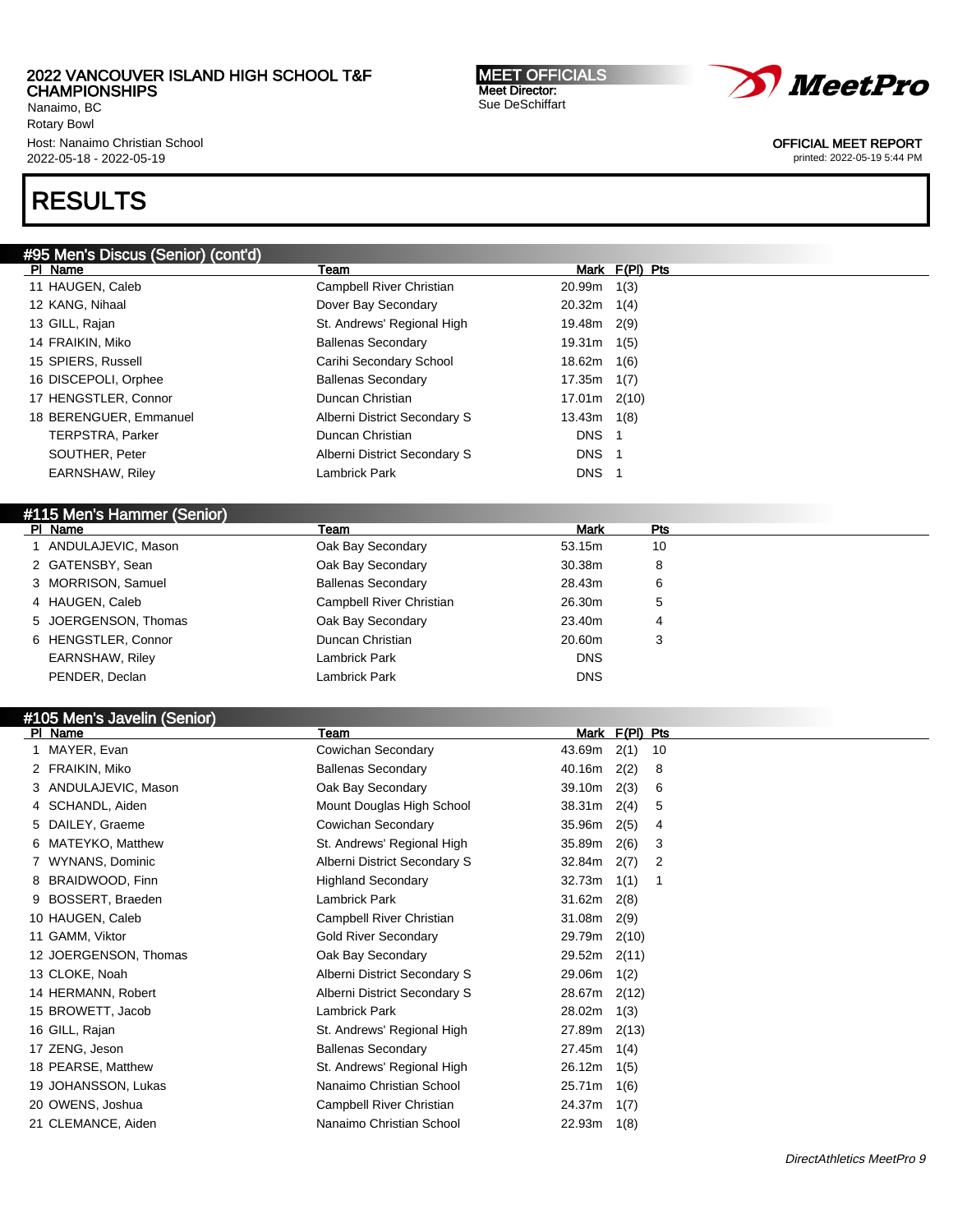Nanaimo, BC Rotary Bowl Host: Nanaimo Christian School 2022-05-18 - 2022-05-19

# RESULTS

| #105 Men's Javelin (Senior) (cont'd) |                           |                  |                |
|--------------------------------------|---------------------------|------------------|----------------|
| PI Name                              | Team                      |                  | Mark F(PI) Pts |
| 22 HERON, Seth                       | Lambrick Park             | $21.40m$ 1(9)    |                |
| 23 KANG, Nihaal                      | Dover Bay Secondary       | $21.35m$ $1(10)$ |                |
| 24 POELVOORDE, David                 | <b>GP</b> Vanier          | $20.71m$ 1(11)   |                |
| 25 PIUTI, Eli                        | Mount Douglas High School | 18.89m 1(12)     |                |
| 26 KLEM, Valentin                    | <b>GP</b> Vanier          | 17.36m 1(13)     |                |

## #29 Women's 100 Meters (Senior)

| Wind: (-1.8)<br><b>Finals</b> |                         |                           |       |     |  |
|-------------------------------|-------------------------|---------------------------|-------|-----|--|
|                               | PI Name                 | Team                      | Time  | Pts |  |
|                               | 1 SANOY, Skylar         | Reynolds Secondary Schoo  | 13.59 | 10  |  |
|                               | 2 MORGAN, Mya           | Oak Bay Secondary         | 13.86 | 8   |  |
|                               | 3 SIMMONS, Lacie        | Carihi Secondary School   | 13.92 | 6   |  |
|                               | 4 (HOREL) BIGGS, Kailey | <b>Highland Secondary</b> | 13.99 | 5   |  |
|                               | 5 CAMERON, Mia          | Reynolds Secondary Schoo  | 14.29 | 4   |  |
|                               | 6 AGUCH, Anne Louise    | Oak Bay Secondary         | 14.61 | 3   |  |
|                               | 7 BRAVO, Giovanna       | Oak Bay Secondary         | 14.77 | 2   |  |
|                               | 8 MUNRO, Akira          | <b>Highland Secondary</b> | 14.91 |     |  |
|                               | DE VRIES, Dara          | Duncan Christian          | 14.91 |     |  |

# Prelims

| PI.<br>Name             | Team                         | Time                        | <u>H(PI)</u> |
|-------------------------|------------------------------|-----------------------------|--------------|
| 1 (HOREL) BIGGS, Kailey | <b>Highland Secondary</b>    | $13.49Q(-0.4)$              | 1(1)         |
| 2 MORGAN, Mya           | Oak Bay Secondary            | $13.78Q(-1.4)$              | 2(1)         |
| 3 SANOY, Skylar         | Reynolds Secondary Schoo     | $14.20Q(-6.0)$              | 4(1)         |
| 4 CAMERON, Mia          | Reynolds Secondary Schoo     | $14.26q$ (-1.4)             | 2(2)         |
| 5 SIMMONS, Lacie        | Carihi Secondary School      | 14.27 $q(-6.0)$             | 4(2)         |
| 6 BRAVO, Giovanna       | Oak Bay Secondary            | $14.28Q (-2.7)$             | 3(1)         |
| 7 AGUCH, Anne Louise    | Oak Bay Secondary            | 14.64 $\sigma$ (-6.0)       | 4(3)         |
| 8 DE VRIES, Dara        | Duncan Christian             | $14.85q (-1.4)$             | 2(3)         |
| 9 MUNRO, Akira          | <b>Highland Secondary</b>    | $14.87$ $(-2.7)$            | 3(2)         |
| 10 SINCLAIR, Olivia     | Dover Bay Secondary          | $15.03$ $(-0.4)$            | 1(2)         |
| 11 SKOTHEIM, Eirin      | Alberni District Secondary S | $(-0.4)$<br>15.09           | 1(3)         |
| 12 FRANCIS-KUHN, Emma   | St. Andrews' Regional High   | $15.10 \left( -1.4 \right)$ | 2(4)         |
| 13 CLUNIS, Gabriel      | Mount Douglas High School    | $15.54$ $(-2.7)$            | 3(3)         |
| 14 DE ROO, Nina         | <b>Gulf Island Secondary</b> | $15.74$ $(-6.0)$            | 4(4)         |
| 15 OKEREKE, Kanyito     | Aspengrove School            | $15.91$ $(-6.0)$            | 4(5)         |
| 16 BAROOTES, Brooklyn   | Aspengrove School            | $16.10 \left( -1.4 \right)$ | 2(5)         |
| 17 INCE, Amber          | Cowichan Secondary           | $16.17$ $(-1.4)$            | 2(6)         |
| 18 KRACKE, Leah         | <b>Ballenas Secondary</b>    | $16.40 (-2.7)$              | 3(4)         |
| 19 PACCHIANO, Bianca    | Cowichan Secondary           | $16.45 (-0.4)$              | 1(4)         |
| 20 AGANMAYO, Tokumbo    | Mark R. Isfeld Secondary     | $16.47$ $(-6.0)$            | 4(6)         |
| 21 BROWNING, Hannah     | Claremont                    | $16.99$ $(-6.0)$            | 4(7)         |
| 22 GRUBE, Julia         | <b>Ballenas Secondary</b>    | $17.42$ $(-1.4)$            | 2(7)         |
| KEHN, Avarie            | <b>Lambrick Park</b>         | <b>DNS</b>                  |              |
| <b>CONNORTON, Maeve</b> | <b>Lambrick Park</b>         | <b>DNS</b>                  |              |
| MCLEISH, Brianne        | St. Michaels University Sch  | <b>NT</b>                   | 3            |

MEET OFFICIALS Meet Director: Sue DeSchiffart



OFFICIAL MEET REPORT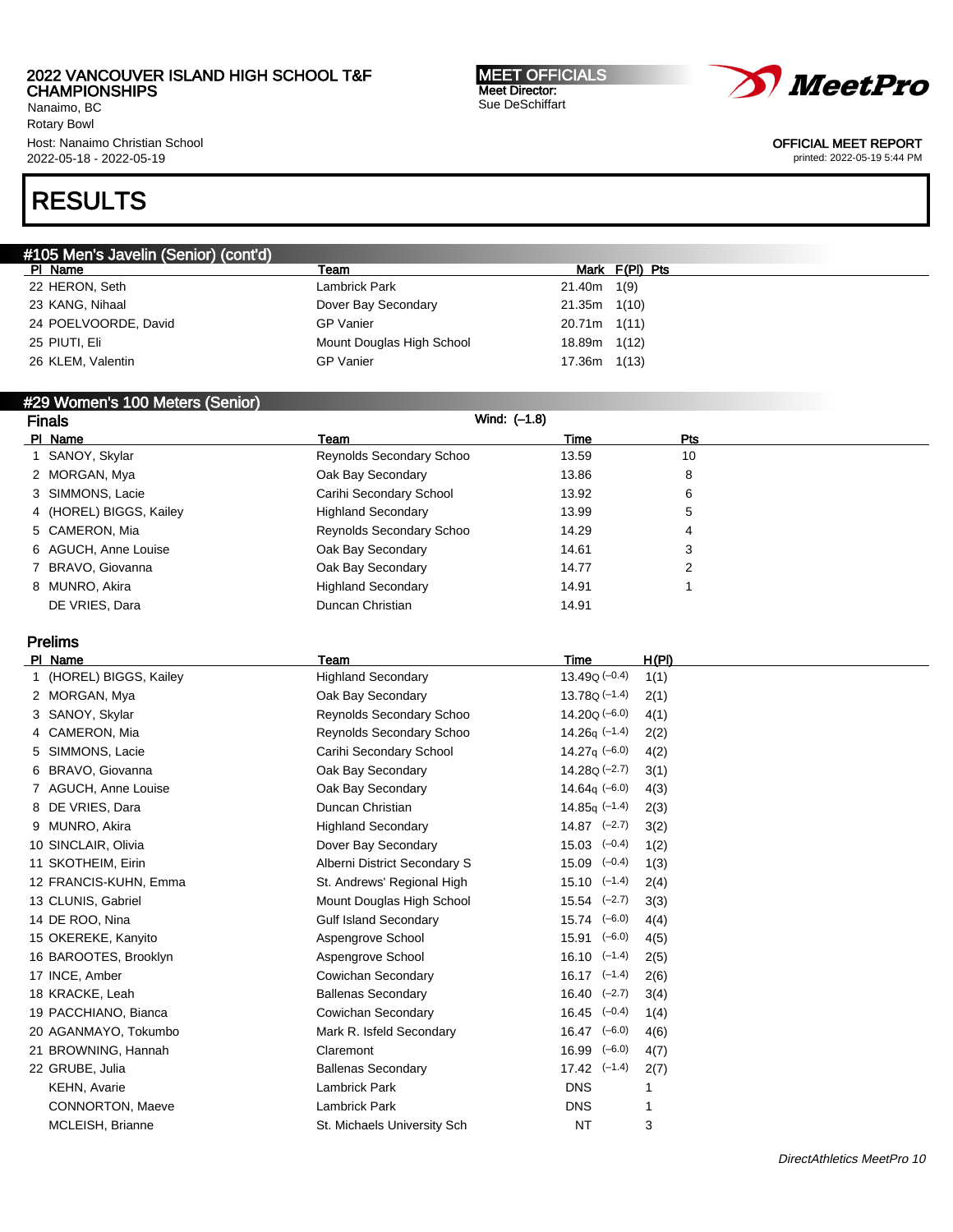Nanaimo, BC Rotary Bowl Host: Nanaimo Christian School 2022-05-18 - 2022-05-19

# RESULTS

| <b>Prelims</b> |                      |           |       |
|----------------|----------------------|-----------|-------|
| PI Name        | Team                 | Time      | H(PI) |
| HART, Georgia  | Lambrick Park        | <b>NT</b> |       |
| BLUME, Chloe   | Lake Cowichan School | NT        |       |

MEET OFFICIALS Meet Director: Sue DeSchiffart

## #47 Women's 200 Meters (Senior)

#29 Women's 100 Meters (Senior) (cont'd)

| <b>Finals</b> |                           |                           | Wind: (-3.7) |                |  |
|---------------|---------------------------|---------------------------|--------------|----------------|--|
|               | PI Name                   | Team                      | Time         | Pts            |  |
|               | 1 URBANOWICZ, Sonya       | Dover Bay Secondary       | 27.47        | 10             |  |
|               | 2 MCDOWELL-MITCHELL, Elly | Oak Bay Secondary         | 27.60        | 8              |  |
|               | 3 MORGAN, Mya             | Oak Bay Secondary         | 28.54        | 6              |  |
|               | 4 SKALIK, Elena           | Carihi Secondary School   | 28.68        | 5              |  |
|               | 5 DICKINSON, Sadie        | Oak Bay Secondary         | 29.00        | $\overline{4}$ |  |
|               | 6 (HOREL) BIGGS, Kailey   | <b>Highland Secondary</b> | 29.14        | 3              |  |
|               | 7 CAMERON, Mia            | Reynolds Secondary Schoo  | 29.26        | 2              |  |
|               | CRAWFORD, Grace           | <b>Ballenas Secondary</b> | <b>DNS</b>   |                |  |

## Prelims

| PI Name                   | Team                        | Time              | H(PI)                                                                                                                                                                                                     |
|---------------------------|-----------------------------|-------------------|-----------------------------------------------------------------------------------------------------------------------------------------------------------------------------------------------------------|
| 1 URBANOWICZ, Sonya       | Dover Bay Secondary         | $26.83Q (+1.9)$   | 2(1)                                                                                                                                                                                                      |
| 2 MCDOWELL-MITCHELL, Elly | Oak Bay Secondary           |                   | 3(1)                                                                                                                                                                                                      |
| 3 (HOREL) BIGGS, Kailey   | <b>Highland Secondary</b>   |                   | 1(1)                                                                                                                                                                                                      |
| 4 MORGAN, Mya             | Oak Bay Secondary           |                   | 1(2)                                                                                                                                                                                                      |
| 5 SKALIK, Elena           | Carihi Secondary School     | $28.11Q (+1.9)$   | 2(2)                                                                                                                                                                                                      |
| 6 CAMERON, Mia            | Reynolds Secondary Schoo    |                   | 3(2)                                                                                                                                                                                                      |
| 7 DICKINSON, Sadie        | Oak Bay Secondary           | $28.26q (+0.6)$   | 3(3)                                                                                                                                                                                                      |
| 8 CRAWFORD, Grace         | <b>Ballenas Secondary</b>   |                   | 2(3)                                                                                                                                                                                                      |
| 9 MACKIE, Jemima          | Mark R. Isfeld Secondary    | $30.03$ $(+0.6)$  | 3(4)                                                                                                                                                                                                      |
| 10 SINCLAIR, Olivia       | Dover Bay Secondary         |                   | 1(3)                                                                                                                                                                                                      |
| 11 BARTSCH, Heidi         | <b>Gold River Secondary</b> |                   | 1(4)                                                                                                                                                                                                      |
| 12 WIDNER, Mia            | St. Andrews' Regional High  |                   | 2(4)                                                                                                                                                                                                      |
| 13 CLUNIS, Gabriel        | Mount Douglas High School   | $32.82$ $(+0.6)$  | 3(5)                                                                                                                                                                                                      |
| 14 SUMMARIA, Giovanna     | <b>Ballenas Secondary</b>   | $33.02$ $(+0.8)$  | 1(5)                                                                                                                                                                                                      |
| 15 BROWNING, Hannah       | Claremont                   |                   | 2(5)                                                                                                                                                                                                      |
| 16 DEMANDT, Jule          | <b>Highland Secondary</b>   |                   | 3(6)                                                                                                                                                                                                      |
| 17 WEIR, Jenae            | Lake Cowichan School        | $(+0.6)$<br>35.58 | 3(7)                                                                                                                                                                                                      |
| 18 KRAUSS, Lilith         | <b>Highland Secondary</b>   | 38.81 (+1.9)      | 2(6)                                                                                                                                                                                                      |
| 19 KRELLER, Nora          | Cowichan Secondary          |                   | 1(6)                                                                                                                                                                                                      |
| CONNORTON, Maeve          | <b>Lambrick Park</b>        | <b>DNS</b>        |                                                                                                                                                                                                           |
| HART, Georgia             | Lambrick Park               | <b>DNS</b>        |                                                                                                                                                                                                           |
| MCLEISH, Brianne          | St. Michaels University Sch | <b>DNS</b>        | 2                                                                                                                                                                                                         |
|                           |                             |                   | $27.44Q (+0.6)$<br>$27.66Q (+0.8)$<br>$27.82Q (+0.8)$<br>$28.12Q (+0.6)$<br>$29.24q$ (+1.9)<br>$31.14$ (+0.8)<br>$31.67$ (+0.8)<br>$32.54$ $(+1.9)$<br>$33.52$ (+1.9)<br>$35.25$ $(+0.6)$<br>39.82 (+0.8) |

## #23 Women's 400 Meters (Senior) Finals<br><u>PI Name</u> PI Name Particle Property of the Team Time Present Property of the Present Present Present Present Present Pre 1 MCDOWELL-MITCHELL, Elly **Oak Bay Secondary** 1:00.65 10

|  | 2 CICCATERI, Ines |  |
|--|-------------------|--|
|--|-------------------|--|

|                           | .                 | .       |  |
|---------------------------|-------------------|---------|--|
| 1 MCDOWELL-MITCHELL, Elly | Oak Bay Secondary | 1:00.65 |  |
| 2 CICCATERI, Ines         | Oak Bay Secondary | 1:02.47 |  |



OFFICIAL MEET REPORT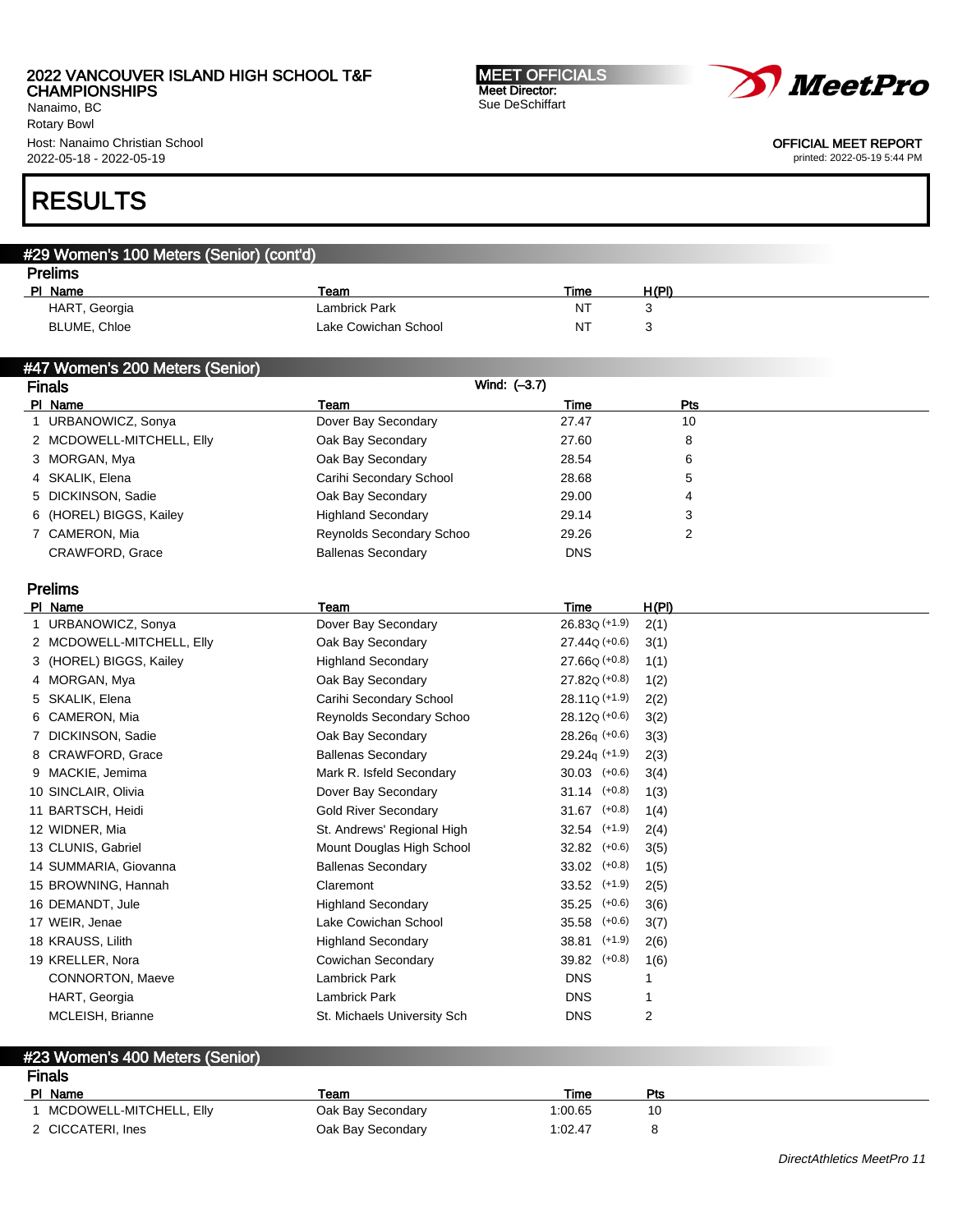Nanaimo, BC Rotary Bowl Host: Nanaimo Christian School 2022-05-18 - 2022-05-19

# RESULTS

# PI Name Particle Property of the Team Time Present Property of the Present Present Present Present Present Pre 3 CAMERON, Mia and the Reynolds Secondary Schoo 3 (1:03.09 6) 4 SALES, Elena **1:03.74** 5 **Kwalikum Secondary** 1:03.74 5 5 SKALIK, Elena Carihi Secondary School 1:04.58 4 6 DICKINSON, Sadie Oak Bay Secondary 1:05.76 3 7 (HOREL) BIGGS, Kailey **Highland Secondary** 1:06.13 2 8 ARAGON-SCRIVEN, Trinity **Lambrick Park 1:10.06** 1:10.06 1 Prelims Pl Name Team Time H(Pl) 1 CICCATERI, Ines Oak Bay Secondary 1:04.41Q 2(1) 2 CAMERON, Mia Reynolds Secondary Schoo 1:04.71Q 1(1) 3 (HOREL) BIGGS, Kailey Highland Secondary 1:05.46Q 1(2) 4 SKALIK, Elena **Carihi Secondary School** 1:06.19q 1(3) 5 SALES, Elena Kwalikum Secondary 1:06.47Q 2(2) 6 MCDOWELL-MITCHELL, Elly Oak Bay Secondary 1:08.81Q 3(1) 7 ARAGON-SCRIVEN, Trinity Lambrick Park 1:09.19q 1(4) 8 OKANIWA, Yu **Edward Milne Community S** 1:10.26 1(5) 9 DICKINSON, Sadie **Oak Bay Secondary 1:12.78** (1:12.78 a) 1:12.78 (2) 10 MACKIE, Jemima Mark R. Isfeld Secondary 1:13.07 2(3) 11 CLAUSSEN, Leonie Dover Bay Secondary 1:14.45 2(4) 12 LAZENBY, Alexandra Cowichan Secondary 1:14.99 3(3) 13 AGANMAYO, Tokumbo Mark R. Isfeld Secondary 1:17.28 1(6) 14 WIDNER, Mia St. Andrews' Regional High 1:20.62 3(4) 15 DEMANDT, Jule **1:22.81** 2(5) Highland Secondary 1:22.81 2(5) 16 KRAUSS, Lilith **Highland Secondary** 1:30.09 3(5) 17 KRELLER, Nora Cowichan Secondary 1:50.81 3(6) SAWKINS, Tess **Example 2** Lambrick Park DNS 2 KEHN, Avarie **Construction Construction Construction Construction Construction Construction Construction Construction Construction Construction Construction Construction Construction Construction Construction Construction**

## #41 Women's 800 Meters (Senior) PI Name Particle Property of the Team Time Present Property of the Present Present Present Present Present Pre 1 BALLARD, Ella 10 and 2:17.61 10 2 HUNT, Emily **Alberni District Secondary S** 2:29.84 8 3 ONISHI, Yuna **Cold River Secondary 12:52.57** 6 4 KOROL-FILBEY, Alyssa St. Michaels University Sch 3:00.41 5 5 MINNETTI, Silvia **Alberni District Secondary S** 3:20.55 4

| #50 Women's 1500 Meters (Senior) |                              |         |     |
|----------------------------------|------------------------------|---------|-----|
| PI Name                          | Team                         | Time    | Pts |
| BALLARD, Ella                    | Royal Bay                    | 4:46.28 | 10  |
| 2 VIZINA, Emma                   | Mount Douglas High School    | 5:08.79 | 8   |
| 3 THOMSPON-CHANG, Vita           | Glenlyon Norfolk School      | 5:19.12 | 6   |
| 4 HUNT, Emily                    | Alberni District Secondary S | 5:20.04 | 5   |
| 5 BROOKS, Kate                   | Claremont                    | 5:39.18 | 4   |
| 6 CHAPUT, Erin                   | <b>Ballenas Secondary</b>    | 5:45.09 | 3   |

# *MeetPro*

OFFICIAL MEET REPORT

printed: 2022-05-19 5:44 PM

#### MEET OFFICIALS Meet Director: Sue DeSchiffart

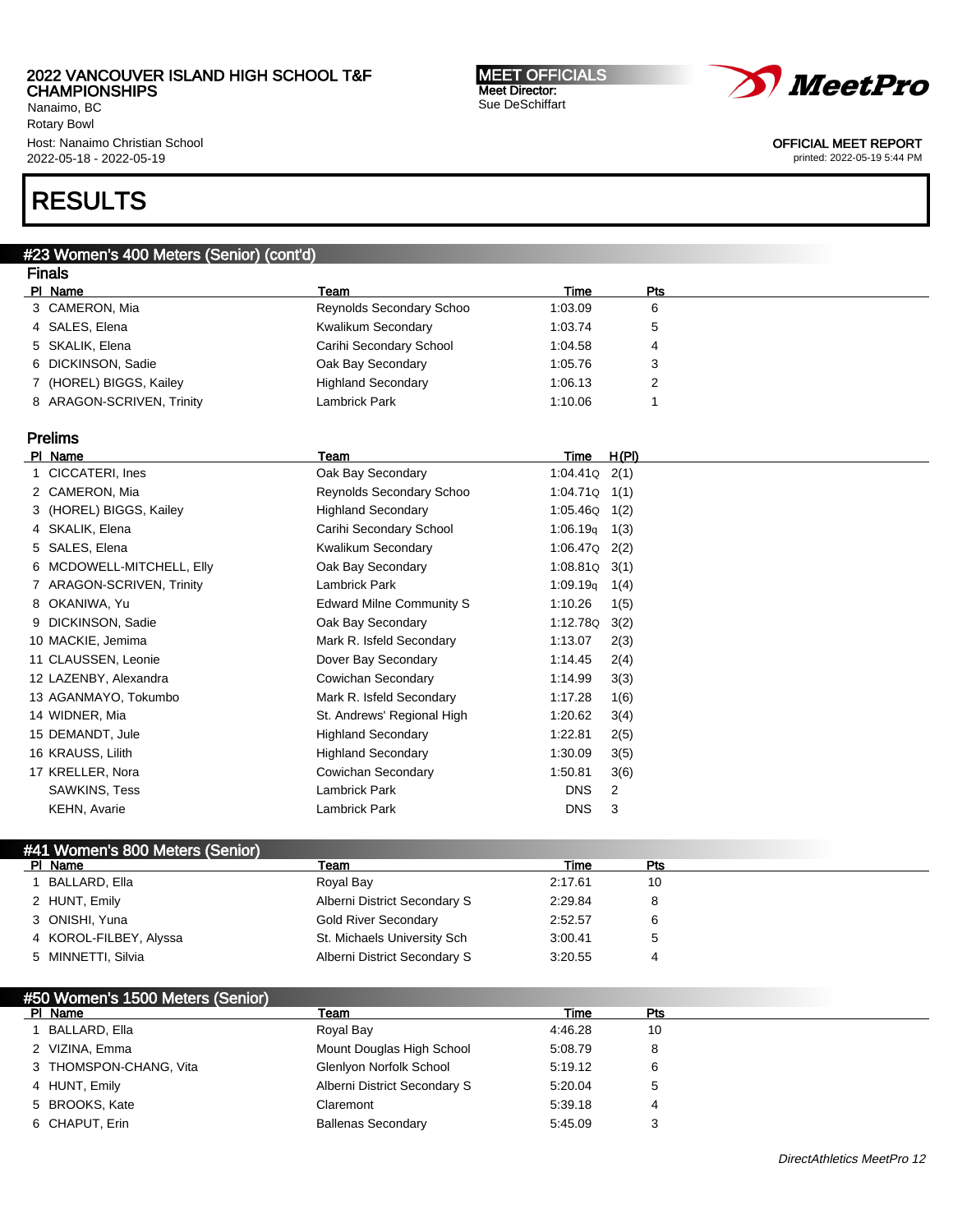Nanaimo, BC Rotary Bowl Host: Nanaimo Christian School 2022-05-18 - 2022-05-19

#### MEET OFFICIALS Meet Director: Sue DeSchiffart



OFFICIAL MEET REPORT

printed: 2022-05-19 5:44 PM

# RESULTS

| #50 Women's 1500 Meters (Senior) (cont'd) |                             |            |                |  |
|-------------------------------------------|-----------------------------|------------|----------------|--|
| PI Name                                   | Team                        | Time       | Pts            |  |
| 7 LEDINGHAM, Sophia                       | Nanaimo District            | 5:54.05    | $\overline{2}$ |  |
| 8 ONISHI, Yuna                            | <b>Gold River Secondary</b> | 5:54.14    |                |  |
| 9 ARAGON-SCRIVEN, Trinity                 | Lambrick Park               | 6:06.79    |                |  |
| 10 CLAUSSEN, Leonie                       | Dover Bay Secondary         | 6:11.75    |                |  |
| 11 WOLBER, Liv                            | Claremont                   | 6:13.25    |                |  |
| 12 MOORE, Caitlyn                         | Dover Bay Secondary         | 6:34.12    |                |  |
| 13 HAGENLOUCHER, Elise                    | Claremont                   | 6:42.17    |                |  |
| 14 HICKMAN, Hailey                        | <b>Highland Secondary</b>   | 6:47.23    |                |  |
| KOROL-FILBEY, Alyssa                      | St. Michaels University Sch | <b>DNS</b> |                |  |
| HENRY, Heidi                              | Mount Douglas High School   | <b>DNS</b> |                |  |
|                                           |                             |            |                |  |
| #7 Women's 3000 Meters (Senior)           |                             |            |                |  |
| PI Name                                   | Team                        | Time       | Pts            |  |

|                          | .                            | .        | .  |
|--------------------------|------------------------------|----------|----|
| 1 CONFALONIERI, Adelaide | Spectrum                     | 10:47.94 | 10 |
| 2 THOMSPON-CHANG, Vita   | Glenlyon Norfolk School      | 11:29.68 | 8  |
| 3 VIZINA, Emma           | Mount Douglas High School    | 11:35.19 | 6  |
| 4 CHAPUT, Erin           | <b>Ballenas Secondary</b>    | 12:18.05 | 5  |
| 5 WOLBER, Liv            | Claremont                    | 12:59.76 | 4  |
| 6 MOORE, Caitlyn         | Dover Bay Secondary          | 13:15.05 | 3  |
| 7 LEDINGHAM, Sophia      | Nanaimo District             | 13:47.69 | 2  |
| HENRY, Heidi             | Mount Douglas High School    | NT       |    |
| HAYDEN, India            | <b>Gulf Island Secondary</b> | NT       |    |
| <b>HICKMAN, Hailey</b>   | <b>Highland Secondary</b>    | NT       |    |
|                          |                              |          |    |

| #3 Women's 100m Hurdles (Senior) |                              |                      |           |                            |
|----------------------------------|------------------------------|----------------------|-----------|----------------------------|
| PI Name                          | Team                         | Time                 | H(PI) Pts |                            |
| SIMMONS, Lacie                   | Carihi Secondary School      | $16.82 \quad (-2.4)$ | $2(1)$ 10 |                            |
| 2 KLASSEN, Sylena                | <b>Brooks Secondary</b>      | $17.54$ $(-2.4)$     | 2(2) 8    |                            |
| 3 PINIEWSKI, Kayden              | <b>Brooks Secondary</b>      | $19.47$ $(-2.4)$     | 2(3) 6    |                            |
| 4 SKUSE, Tyza                    | Carihi Secondary School      | $20.62$ $(-2.4)$     | 2(4) 5    |                            |
| 5 MUNRO, Akira                   | <b>Highland Secondary</b>    | $20.72$ $(+2.7)$     | $1(1)$ 4  |                            |
| 6 LEE, Charlotte                 | St. Michaels University Sch  | $22.56$ $(-2.4)$     | $2(5)$ 3  |                            |
| 7 DICKENMANN, Maddie             | Oak Bay Secondary            | $22.87$ $(+2.7)$     | 1(2)      | $\overline{\phantom{0}}^2$ |
| 8 AGUCH, Anne Louise             | Oak Bay Secondary            | $23.79$ $(-2.4)$     | 2(6)      |                            |
| 9 MINNETTI, Silvia               | Alberni District Secondary S | $24.91$ $(+2.7)$     | 1(3)      |                            |

## #33 Women's 400m Hurdles (Senior)<br>PL Name Pl Name Team Time Pts 1 BRAVO, Giovanna **1.14.41** 10 2 SIMMONS, Lacie Carihi Secondary School 1:16.79 8 3 MACKIE, Jemima **Mark R. Isfeld Secondary** 1:26.18 6 4 DEMANDT, Jule **1:36.44** 5 HOBBS, Jasmine **St. Michaels University Sch** DNS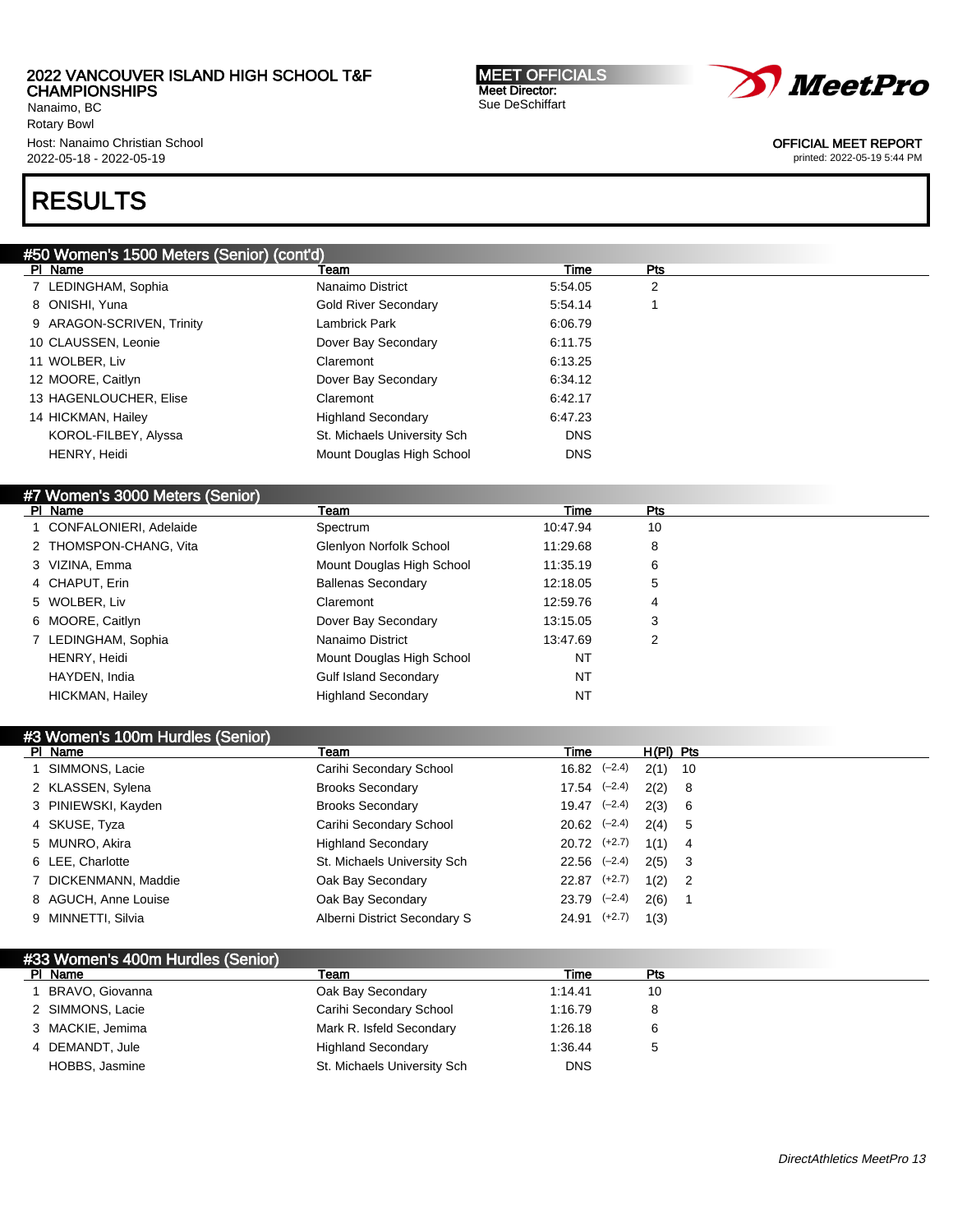Nanaimo, BC Rotary Bowl Host: Nanaimo Christian School 2022-05-18 - 2022-05-19

MEET OFFICIALS Meet Director: Sue DeSchiffart



OFFICIAL MEET REPORT

printed: 2022-05-19 5:44 PM

# RESULTS

| #62 Women's 1500m Steeple (Senior) |                           |          |     |  |
|------------------------------------|---------------------------|----------|-----|--|
| PI Name                            | Team                      | Time     | Pts |  |
| MEYER PITON, Marie                 | Parkland Secondary School | 5:42.07  | 10  |  |
| 2 BROOKS, Kate                     | Claremont                 | 6:25.13  | 8   |  |
|                                    |                           |          |     |  |
| #60 Women's 1500m Walk (Senior)    |                           |          |     |  |
| PI Name                            | Team                      | Time     | Pts |  |
|                                    |                           |          |     |  |
| BLUMEL, Margo                      | Cowichan Secondary        | 9:59.77  | 10  |  |
| 2 WEBER, Sophie                    | Parkland Secondary School | 10:52.42 | 8   |  |
| 3 JANG, Elia                       | Oak Bay Secondary         | 11:01.54 | 6   |  |
| 4 KRACKE, Leah                     | <b>Ballenas Secondary</b> | 11:05.48 | 5   |  |
| 5 HICKMAN, Hailey                  | <b>Highland Secondary</b> | 11:09.46 | 4   |  |

#### #17 Women's 4 x 100m Relay (Senior) Finals

| гназ                                 |         |            |
|--------------------------------------|---------|------------|
| PI Team                              | Time    | <b>Pts</b> |
| 1 Oak Bay Secondary (A)              | 51.88   | 10         |
| 2 Dover Bay Secondary (A)            | 53.77   | 8          |
| 3 Oak Bay Secondary (B)              | 55.58   | 6          |
| 4 Alberni District Secondary Sch (A) | 56.94   | 5          |
| 5 St. Michaels University School (A) | 57.14   | 4          |
| 6 Glenlyon Norfolk School (A)        | 57.88   | 3          |
| 7 Ballenas Secondary (A)             | 58.55   |            |
| 8 Highland Secondary (A)             | 1:02.42 |            |
|                                      |         |            |

# Prelims

| PI Team                              | Time                    | H(PI) |
|--------------------------------------|-------------------------|-------|
| 1 Oak Bay Secondary (A)              | $51.67Q$ $2(1)$         |       |
| 2 Dover Bay Secondary (A)            | 54.25Q 1(1)             |       |
| 3 Oak Bay Secondary (B)              | 55.92Q 2(2)             |       |
| 4 St. Michaels University School (A) | 57.02Q 1(2)             |       |
| 5 Alberni District Secondary Sch (A) | 58.00 <sub>Q</sub> 1(3) |       |
| 6 Glenlyon Norfolk School (A)        | 58.40 <sub>Q</sub> 2(3) |       |
| 7 Ballenas Secondary (A)             | 58.71 <sub>g</sub>      | 1(4)  |
| 8 Highland Secondary (A)             | 1.01.89q                | 1(5)  |
| 9 Gold River Secondary (A)           | 1:02.26                 | 2(4)  |
| 10 Mount Douglas High School (A)     | 1:03.90                 | 2(5)  |
| Carihi Secondary School (A)          | <b>DNS</b>              |       |
| Lambrick Park (A)                    | <b>DNS</b>              | 2     |

# #69 Women's 4 x 400m Relay (Senior)

| PI Team                 | Time       | Pts |  |
|-------------------------|------------|-----|--|
| Oak Bay Secondary (A)   | 4:20.23    | 10  |  |
| 2 Oak Bay Secondary (B) | 4:43.03    |     |  |
| Lambrick Park (A)       | <b>DNS</b> |     |  |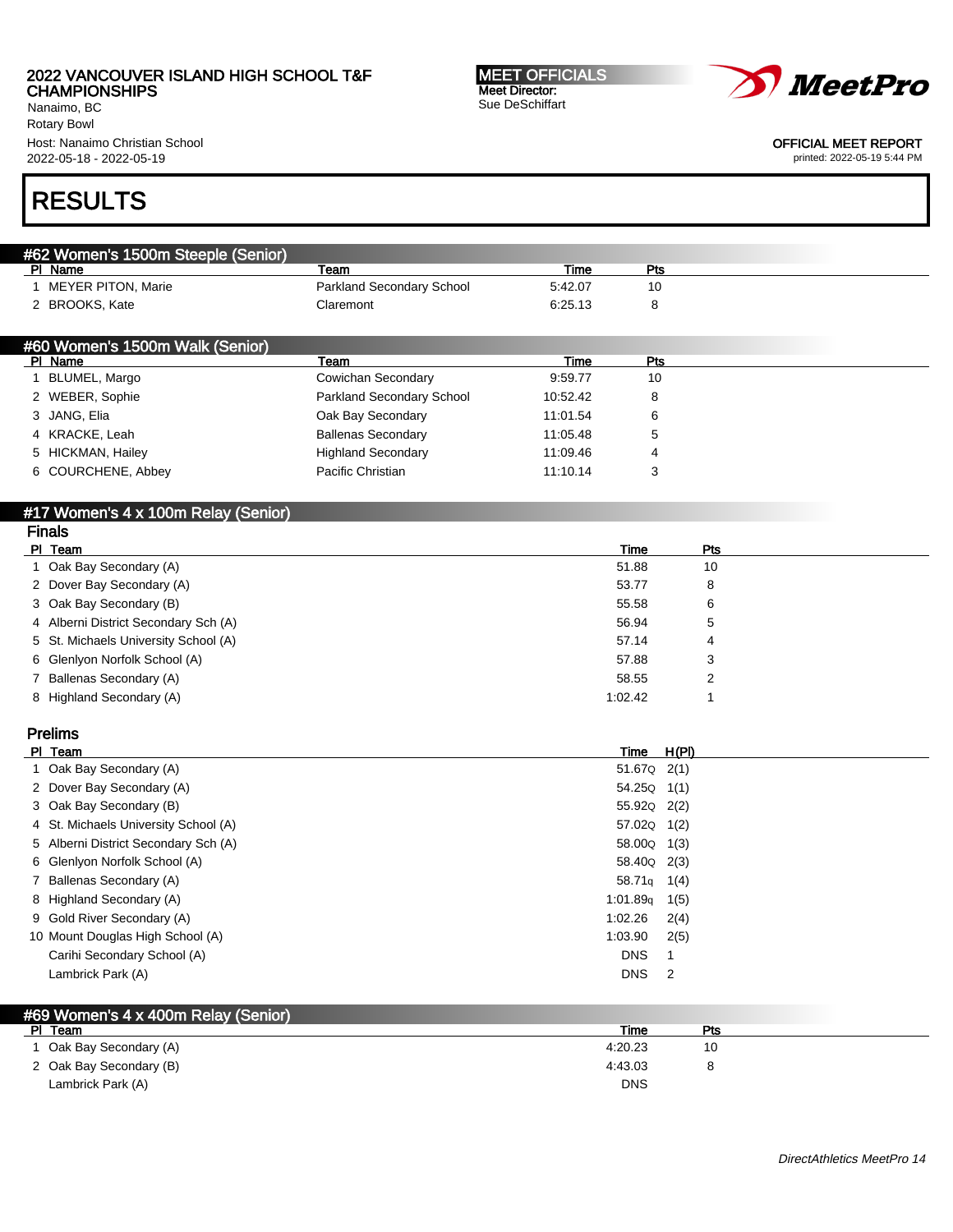Nanaimo, BC Rotary Bowl Host: Nanaimo Christian School 2022-05-18 - 2022-05-19

# RESULTS

| #76 Women's High Jump (Senior) |                           |             |     |
|--------------------------------|---------------------------|-------------|-----|
| PI Name                        | Team                      | <b>Mark</b> | Pts |
| RUEGG, Alison                  | <b>Brooks Secondary</b>   | 1.55m       | 10  |
| 2 CRAENEN, Julie               | Stellys                   | 1.50m       | 8   |
| 3 EASTHOM, Sydney              | <b>Ballenas Secondary</b> | 1.35m       | 6   |
| 4 AGANMAYO, Tokumbo            | Mark R. Isfeld Secondary  | 1.25m       | ა   |
| 5 ANGELOSANTO, Isabella        | <b>Ballenas Secondary</b> | 1.15m       |     |
| BROWNING, Hannah               | Claremont                 | <b>DNS</b>  |     |
|                                |                           |             |     |

## #82 Women's Pole Vault (Senior)

| Name<br>PI.        | Team                        | Mark              | Pts |
|--------------------|-----------------------------|-------------------|-----|
| URBANOWICZ, Sonya  | Dover Bay Secondary         | 3.60m             | 10  |
| 2 GELMOTTO, Giulia | Oak Bay Secondary           | 3.10 <sub>m</sub> | 8   |
| 3 CICCATERI, Ines  | Oak Bay Secondary           | 2.55m             |     |
| 4 LEE, Charlotte   | St. Michaels University Sch | 2.10 <sub>m</sub> |     |
| 5 ANDERMATT, Ella  | Oak Bay Secondary           | 2.10 <sub>m</sub> |     |

| #94 Women's Long Jump (Senior) |                              |                |             |    |
|--------------------------------|------------------------------|----------------|-------------|----|
| PI Name                        | Team                         | Mark           | $F(PI)$ Pts |    |
| SANOY, Skylar                  | Reynolds Secondary Schoo     | 4.81m $(-3.4)$ | 2(1)        | 10 |
| 2 MORGAN, Mya                  | Oak Bay Secondary            | 4.73m $(-1.5)$ | 2(2)        | 8  |
| 3 CRAENEN, Julie               | Stellys                      | 4.70m $(-4.0)$ | 2(3)        | 6  |
| 4 KLASSEN, Sylena              | <b>Brooks Secondary</b>      | 4.69m $(-2.6)$ | 2(4)        | 5  |
| 5 RUEGG, Alison                | <b>Brooks Secondary</b>      | 4.54m $(-4.2)$ | 2(5)        | 4  |
| 6 SKUSE, Tyza                  | Carihi Secondary School      | 4.49m $(-1.4)$ | 2(6)        | 3  |
| SKOTHEIM, Eirin                | Alberni District Secondary S | 4.32m $(-2.7)$ | 2(7)        | 2  |
| 8 FRANCIS-KUHN, Emma           | St. Andrews' Regional High   | 4.26m $(-1.4)$ | 2(8)        |    |
| 9 LEE, Charlotte               | St. Michaels University Sch  | 4.12m $(-2.5)$ | 2(9)        |    |
| 10 BLUME, Chloe                | Lake Cowichan School         | $3.97m$ (-2.4) | 1(1)        |    |
| 11 EASTHOM, Sydney             | <b>Ballenas Secondary</b>    | $3.80m$ (-0.7) | 1(2)        |    |
| 12 INCE, Amber                 | Cowichan Secondary           | $3.71m (-3.0)$ | 1(3)        |    |
| 13 BERNAR, Portia              | Alberni District Secondary S | $3.67m$ (-1.0) | 1(4)        |    |
| 14 SCHEFFLER, Anna             | Mount Douglas High School    | $3.67m$ (-2.6) | 1(8)        |    |
| 15 BARTSCH, Heidi              | <b>Gold River Secondary</b>  | $3.31m$ (-1.9) | 1(6)        |    |
| 16 KRELLER, Nora               | Cowichan Secondary           | $2.89m (-3.1)$ | 1(7)        |    |
| 17 BARRAU, Carmen              | <b>Ballenas Secondary</b>    | $2.85m (-4.3)$ | 1(8)        |    |

| 17 BARRAU, Carmen | <b>Ballenas Secondary</b>  | $2.85m(-4.3)$ | 1(8) |  |
|-------------------|----------------------------|---------------|------|--|
| DIBOWSKI, Lena    | Lambrick Park              | NM.           |      |  |
| CRAWFORD, Grace   | <b>Ballenas Secondary</b>  | <b>NM</b>     |      |  |
| DE VRIES, Dara    | Duncan Christian           | <b>NM</b>     |      |  |
| FRANCIS, Emma     | St. Andrews' Regional High | NΜ            | 2    |  |
| SKALIK, Elena     | Carihi Secondary School    | NΜ            | 2    |  |
|                   |                            |               |      |  |

| #84 Women's Triple Jump (Senior) |                          |                         |     |
|----------------------------------|--------------------------|-------------------------|-----|
| PI Name                          | Team                     | Mark                    | Pts |
| 1 SANOY, Skylar                  | Reynolds Secondary Schoo | 10.42m (NW)             | 10  |
| 2 KLASSEN, Sylena                | <b>Brooks Secondary</b>  | 10.07m (NW)             |     |
| 2 RUEGG, Alison                  | <b>Brooks Secondary</b>  | 10.07m ( <sup>NW)</sup> |     |
| 4 CRAENEN, Julie                 | Stellys                  | 10.05m (NW)             |     |
| 4 PINIEWSKI, Kayden              | <b>Brooks Secondary</b>  | 10.05m (NW)             |     |



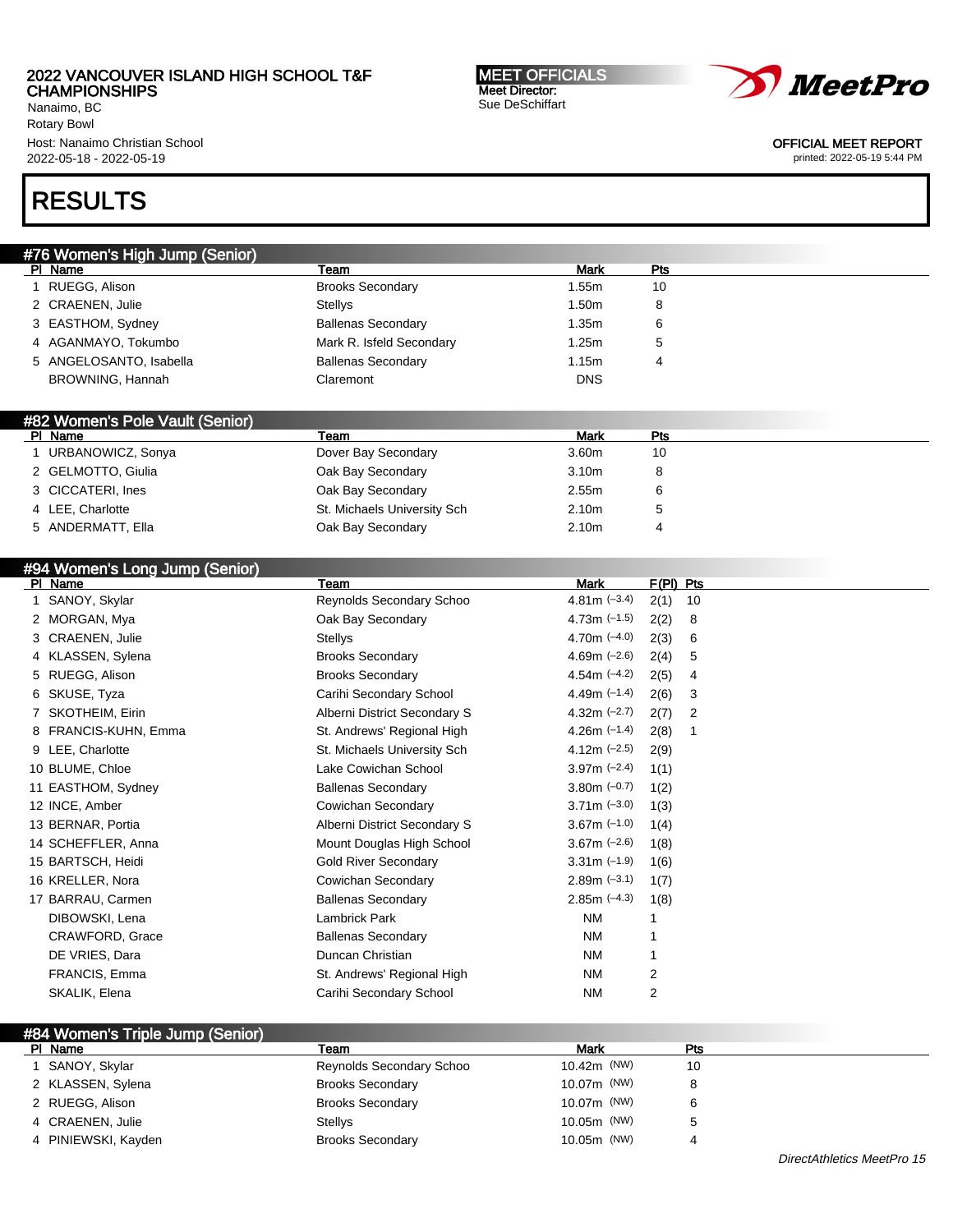Nanaimo, BC Rotary Bowl Host: Nanaimo Christian School 2022-05-18 - 2022-05-19

# RESULTS

| #84 Women's Triple Jump (Senior) (cont'd) |                              |              |     |  |  |  |
|-------------------------------------------|------------------------------|--------------|-----|--|--|--|
| PI Name                                   | Team                         | <b>Mark</b>  | Pts |  |  |  |
| 6 MENARD, Carys                           | St. Michaels University Sch  | $9.34m$ (NW) | 3   |  |  |  |
| 7 SKOTHEIM, Eirin                         | Alberni District Secondary S | $9.17m$ (NW) | 2   |  |  |  |
| 8 DICKINSON, Sadie                        | Oak Bay Secondary            | 8.90m (NW)   |     |  |  |  |
| 9 SKUSE, Tyza                             | Carihi Secondary School      | 8.87m (NW)   |     |  |  |  |
| 10 BLUME, Chloe                           | Lake Cowichan School         | $7.93m$ (NW) |     |  |  |  |
| 11 WEIR, Jenae                            | Lake Cowichan School         | $6.74m$ (NW) |     |  |  |  |

## #108 Women's Shot Put (Senior)

| PI Name                  | Team                         | <b>Mark</b> | Pts |  |
|--------------------------|------------------------------|-------------|-----|--|
| DRAKE, Serenna           | Nanaimo District             | 9.98m       | 10  |  |
| 2 HALL, Isabella         | Alberni District Secondary S | 9.69m       | 8   |  |
| 3 KISSINGER, Erika       | Cowichan Secondary           | 8.63m       | 6   |  |
| 4 BIRANBAUM, Marley      | <b>Belmont Secondary</b>     | 8.32m       | 5   |  |
| 5 PAUGH, Makenna         | <b>Wellington Secondary</b>  | 8.00m       | 4   |  |
| 6 KOSGODA, Wishva        | Mount Douglas High School    | 7.76m       | 3   |  |
| 7 BUCK, Rachel           | Cowichan Secondary           | 7.58m       | 2   |  |
| 8 WATTS, Neve            | Alberni District Secondary S | 6.84m       |     |  |
| 9 PACCHIANO, Bianca      | Cowichan Secondary           | 6.71m       |     |  |
| 10 CROWLE, Ella          | Oak Bay Secondary            | 6.56m       |     |  |
| 11 SUMMARIA, Giovanna    | <b>Ballenas Secondary</b>    | 6.43m       |     |  |
| 12 MORFITT, Gabi         | <b>Highland Secondary</b>    | 6.29m       |     |  |
| 13 ANGELOSANTO, Isabella | <b>Ballenas Secondary</b>    | 5.24m       |     |  |
| 14 CAMPBELL, Emma        | Victoria High                | 4.34m       |     |  |
| 15 BARRAU, Carmen        | <b>Ballenas Secondary</b>    | 4.25m       |     |  |
| SCHEFFLER, Anna          | Mount Douglas High School    | <b>DNS</b>  |     |  |

| #96 Women's Discus (Senior) |                              |                 |                |    |  |  |  |
|-----------------------------|------------------------------|-----------------|----------------|----|--|--|--|
| PI Name                     | Team                         |                 | Mark F(PI) Pts |    |  |  |  |
| 1 DRAKE, Serenna            | Nanaimo District             | 28.65m          | 2(1)           | 10 |  |  |  |
| 2 KOSGODA, Wishva           | Mount Douglas High School    | 28.20m          | 2(2)           | 8  |  |  |  |
| 3 HALL, Isabella            | Alberni District Secondary S | 27.75m          | 2(3)           | 6  |  |  |  |
| 4 DUGGEN, Lynea             | <b>Brooks Secondary</b>      | 26.71m          | 2(4)           | 5  |  |  |  |
| 5 MORFITT, Gabi             | <b>Highland Secondary</b>    | 26.48m          | 2(5)           | 4  |  |  |  |
| 6 VANNINI, Autumn           | Nanaimo District             | 26.27m          | 2(6)           | 3  |  |  |  |
| 7 CROWLE, Ella              | Oak Bay Secondary            | 25.34m          | 2(7)           | 2  |  |  |  |
| 8 PAUGH, Makenna            | <b>Wellington Secondary</b>  | 24.44m          | 2(8)           | 1  |  |  |  |
| 9 BUCK, Rachel              | Cowichan Secondary           | 20.08m          | 1(1)           |    |  |  |  |
| 10 KISSINGER, Erika         | Cowichan Secondary           | 19.93m          | 1(2)           |    |  |  |  |
| 11 WATTS, Neve              | Alberni District Secondary S | $17.39m$ $1(3)$ |                |    |  |  |  |
| 12 PACCHIANO, Bianca        | Cowichan Secondary           | 16.62m $1(4)$   |                |    |  |  |  |
| 13 SUMMARIA, Giovanna       | <b>Ballenas Secondary</b>    | $16.00m$ $1(5)$ |                |    |  |  |  |
| 14 CAMPBELL, Emma           | Victoria High                | 15.95m 1(6)     |                |    |  |  |  |
| 15 KRACKE, Leah             | <b>Ballenas Secondary</b>    | 15.91m          | 1(7)           |    |  |  |  |
| 16 GRUBE, Julia             | <b>Ballenas Secondary</b>    | 14.63m          | 1(8)           |    |  |  |  |

MEET OFFICIALS Meet Director: Sue DeSchiffart



#### OFFICIAL MEET REPORT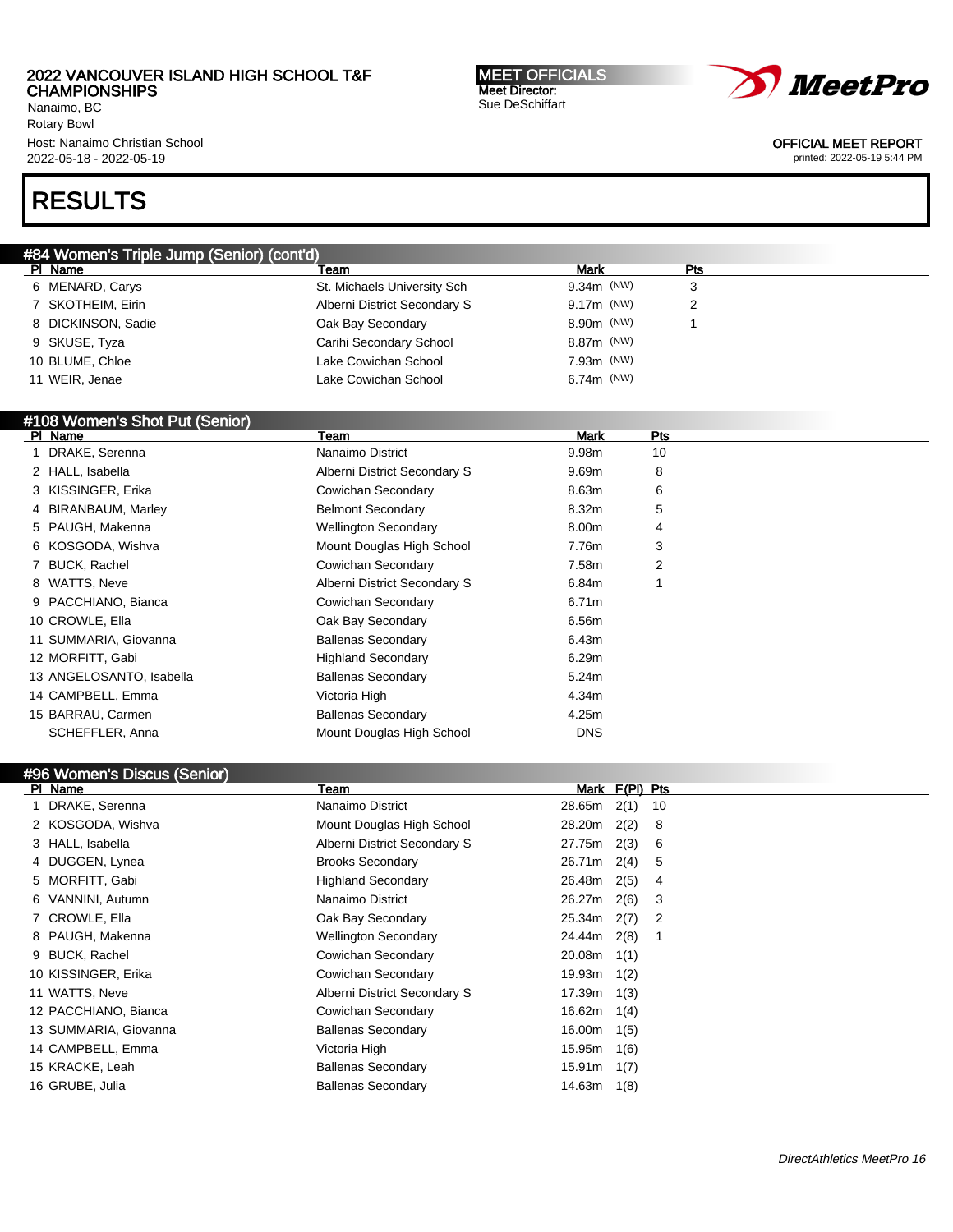Nanaimo, BC Rotary Bowl Host: Nanaimo Christian School 2022-05-18 - 2022-05-19

# RESULTS

| #116 Women's Hammer (Senior) |                              |             |     |  |  |  |  |
|------------------------------|------------------------------|-------------|-----|--|--|--|--|
| PI Name                      | Team                         | <b>Mark</b> | Pts |  |  |  |  |
| HALL, Isabella               | Alberni District Secondary S | 52.79m      | 10  |  |  |  |  |
| 2 KOSGODA, Wishva            | Mount Douglas High School    | 30.67m      | 8   |  |  |  |  |
| 3 MORFITT, Gabi              | <b>Highland Secondary</b>    | 29.84m      | 6   |  |  |  |  |
| 4 LAZENBY, Alexandra         | Cowichan Secondary           | 22.05m      | ა   |  |  |  |  |
| 5 DUGGEN, Lynea              | <b>Brooks Secondary</b>      | 16.95m      | 4   |  |  |  |  |
| 6 CAMPBELL, Emma             | Victoria High                | 14.04m      | J   |  |  |  |  |
|                              |                              |             |     |  |  |  |  |

## #106 Women's Javelin (Senior)

| PI Name                    | Team                         |        | Mark F(PI) Pts |    |
|----------------------------|------------------------------|--------|----------------|----|
| BARTSCH, Heidi             | <b>Gold River Secondary</b>  | 28.07m | 2(1)           | 10 |
| 2 BUCK, Rachel             | Cowichan Secondary           | 25.53m | 2(2)           | 8  |
| 3 CROWLE, Ella             | Oak Bay Secondary            | 25.45m | 2(3)           | 6  |
| 4 BAROOTES, Brooklyn       | Aspengrove School            | 25.29m | 2(4)           | 5  |
| 5 FISHER, Davin            | Oak Bay Secondary            | 23.35m | 2(5)           | 4  |
| 6 ONISHI, Yuna             | <b>Gold River Secondary</b>  | 21.82m | 1(1)           | 3  |
| 7 CICCATERI, Ines          | Oak Bay Secondary            | 18.27m | 2(6)           | 2  |
| 8 KISSINGER, Erika         | Cowichan Secondary           | 17.48m | 2(7)           |    |
| 9 OKEREKE, Kanyito         | Aspengrove School            | 17.46m | 2(8)           |    |
| 10 LOBMEIER, Sophie        | St. Margaret's School - Vict | 16.01m | 1(2)           |    |
| 11 ARAGON-SCRIVEN, Trinity | Lambrick Park                | 15.84m | 1(3)           |    |
| 12 BLUMEL, Margo           | Cowichan Secondary           | 15.66m | 1(4)           |    |
| 13 SCHMIDT, Madi           | Cedar Community School       | 15.07m | 1(5)           |    |
| 14 WATTS, Neve             | Alberni District Secondary S | 14.66m | 1(6)           |    |
| 15 EASTHOM, Sydney         | <b>Ballenas Secondary</b>    | 13.32m | 1(7)           |    |
| 16 KRAUSS, Lilith          | <b>Highland Secondary</b>    | 11.37m | 1(8)           |    |
| KEHN, Avarie               | Lambrick Park                | NM 1   |                |    |
| MUNRO, Akira               | <b>Highland Secondary</b>    | NM 2   |                |    |
|                            |                              |        |                |    |

## Senior Men's Scores

| <b>PI</b>      | Team                                 | Code        | Score |
|----------------|--------------------------------------|-------------|-------|
|                | St. Michaels University School       | <b>STMI</b> | 113   |
| 2              | Oak Bay Secondary                    | OAKB        | 98    |
| 3              | Nanaimo District                     | <b>NDSS</b> | 70    |
| 4              | St. Andrews' Regional High Sch       | <b>STAN</b> | 53    |
| 5              | Lambrick Park                        | LAMB        | 51    |
| 6              | <b>Ballenas Secondary</b>            | <b>BSS</b>  | 38    |
| $\overline{7}$ | Dover Bay Secondary                  | <b>DOV</b>  | 37    |
| 8              | Mount Douglas High School            | <b>MTDO</b> | 30    |
| 9              | John Barsby Secondary School         | <b>JBCS</b> | 26    |
| 9              | Mark R. Isfeld Secondary             | <b>MRIS</b> | 26    |
| 11             | Cowichan Secondary                   | COWI        | 25    |
| 12             | <b>Wellington Secondary</b>          | WELL        | 22    |
| 13             | <b>Brooks Secondary</b>              | <b>BRKS</b> | 21    |
| 14             | Duncan Christian                     | DCS.        | 19    |
| 15             | <b>Edward Milne Community School</b> | <b>EMHS</b> | 16    |
| 16             | Alberni District Secondary Sch       | <b>ADSS</b> | 12    |

MEET OFFICIALS Meet Director: Sue DeSchiffart



DirectAthletics MeetPro 17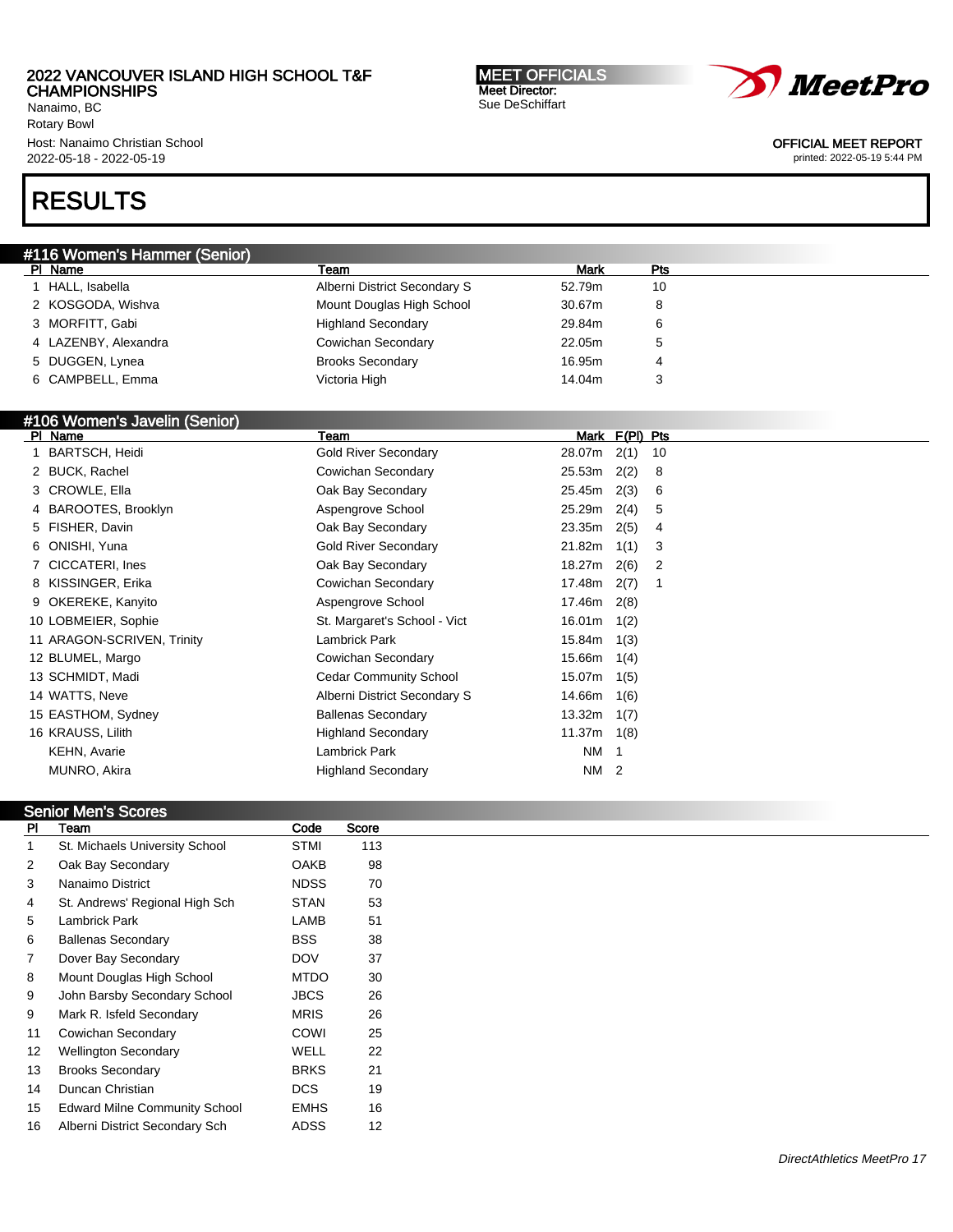Nanaimo, BC Rotary Bowl Host: Nanaimo Christian School 2022-05-18 - 2022-05-19

# RESULTS

## Senior Men's Scores (cont'd)

| PI | Team                            | Code        | Score |
|----|---------------------------------|-------------|-------|
| 17 | Pacific Christian               | <b>PACC</b> | 10    |
| 18 | <b>Brentwood College School</b> | <b>BREN</b> | 9     |
| 19 | Glenlyon Norfolk School         | <b>GNS</b>  | 8     |
| 20 | <b>Cedar Community School</b>   | CCSS        | 7     |
| 21 | Parkland Secondary School       | <b>PARK</b> | 6     |
| 21 | <b>Highland Secondary</b>       | <b>HIGH</b> | 6     |
| 23 | Campbell River Christian        | <b>CRCS</b> | 5     |
| 24 | Victoria High                   | <b>VICT</b> | 4     |
| 25 | <b>GP</b> Vanier                | VANI        | 3     |
| 25 | <b>Gulf Island Secondary</b>    | GIS         | 3     |
| 25 | <b>Frances Kelsey Secondary</b> | <b>FKSS</b> | 3     |
| 28 | Claremont                       | CLAR        | 2     |
| 28 | Lake Cowichan School            | <b>LCS</b>  | 2     |
| 28 | Nanaimo Christian School        | <b>NCS</b>  | 2     |
|    |                                 |             |       |

## Senior Women's Scores

| PI | Team                           | Code             | Score |
|----|--------------------------------|------------------|-------|
| 1  | Oak Bay Secondary              | <b>OAKB</b>      | 146   |
| 2  | <b>Brooks Secondary</b>        | <b>BRKS</b>      | 60    |
| 3  | Alberni District Secondary Sch | <b>ADSS</b>      | 51    |
| 4  | Reynolds Secondary School      | <b>REYN</b>      | 42    |
| 5  | Carihi Secondary School        | CARI             | 41    |
| 6  | <b>Highland Secondary</b>      | <b>HIGH</b>      | 35    |
| 7  | Mount Douglas High School      | <b>MTDO</b>      | 33    |
| 8  | Cowichan Secondary             | COWI             | 32    |
| 9  | Dover Bay Secondary            | <b>DOV</b>       | 31    |
| 10 | Nanaimo District               | <b>NDSS</b>      | 27    |
| 11 | <b>Ballenas Secondary</b>      | <b>BSS</b>       | 25    |
| 12 | <b>Gold River Secondary</b>    | <b>GRSS</b>      | 20    |
| 12 | Royal Bay                      | <b>ROYB</b>      | 20    |
| 12 | St. Michaels University School | <b>STMI</b>      | 20    |
| 15 | <b>Stellys</b>                 | <b>STEL</b>      | 19    |
| 16 | Parkland Secondary School      | <b>PARK</b>      | 18    |
| 17 | Glenlyon Norfolk School        | <b>GNS</b>       | 17    |
| 18 | Claremont                      | <b>CLAR</b>      | 16    |
| 19 | Mark R. Isfeld Secondary       | <b>MRIS</b>      | 11    |
| 20 | Spectrum                       | SPEC             | 10    |
| 21 | Aspengrove School              | <b>ASPE</b><br>N | 5     |
| 21 | <b>Belmont Secondary</b>       | <b>BESS</b>      | 5     |
| 21 | Kwalikum Secondary             | <b>KWAL</b>      | 5     |
| 21 | <b>Wellington Secondary</b>    | WELL             | 5     |
| 25 | Victoria High                  | <b>VICT</b>      | 3     |
| 25 | Pacific Christian              | <b>PACC</b>      | 3     |
| 27 | <b>Lambrick Park</b>           | LAMB             | 1     |
| 27 | St. Andrews' Regional High Sch | <b>STAN</b>      | 1     |
|    |                                |                  |       |

MEET OFFICIALS Meet Director: Sue DeSchiffart



OFFICIAL MEET REPORT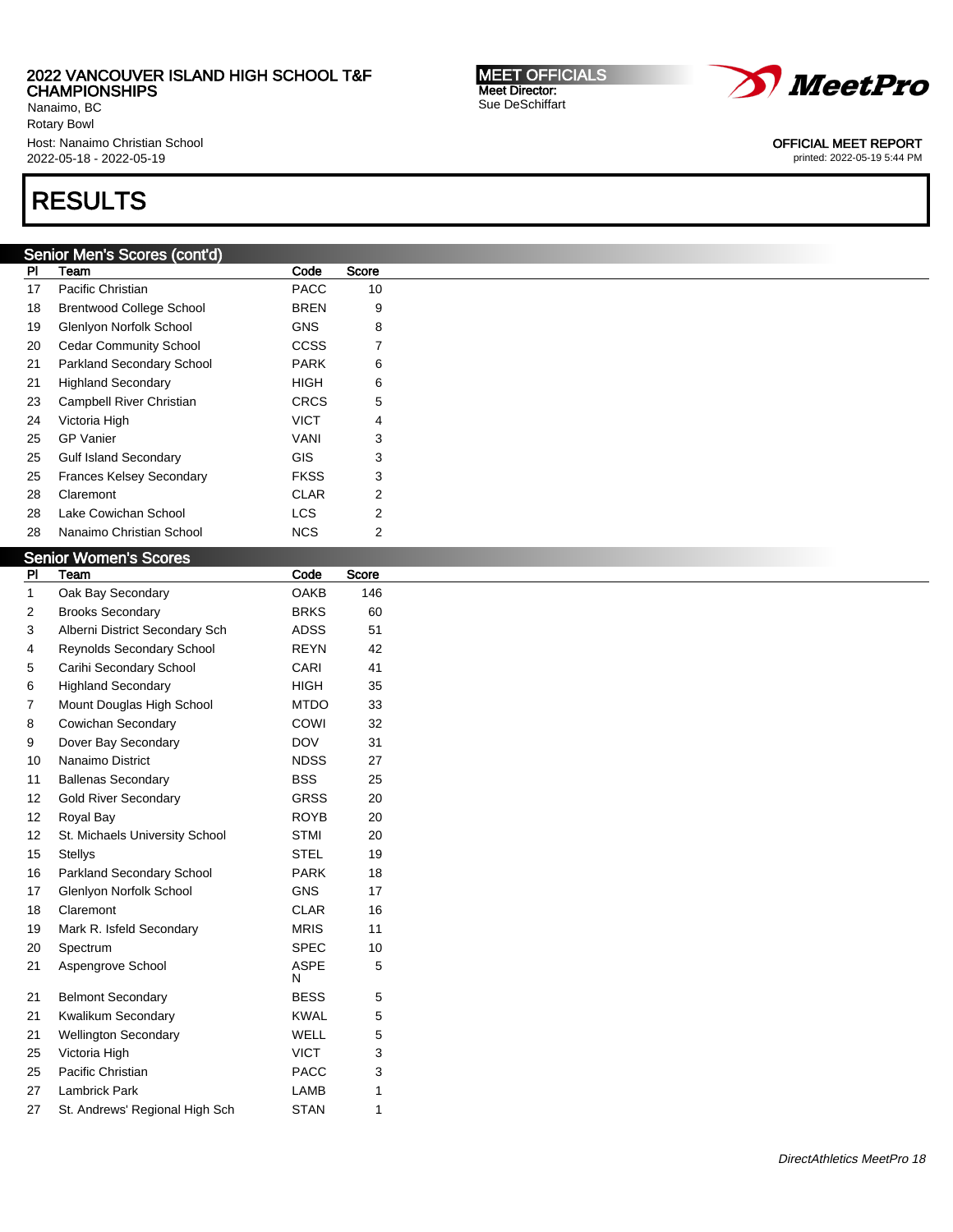Nanaimo, BC Rotary Bowl Host: Nanaimo Christian School 2022-05-18 - 2022-05-19

# RESULTS

# Men's Scores

| PI | Team                                 | Code        | Score          |
|----|--------------------------------------|-------------|----------------|
| 1  | St. Michaels University School       | <b>STMI</b> | 113            |
| 2  | Oak Bay Secondary                    | <b>OAKB</b> | 98             |
| 3  | Nanaimo District                     | <b>NDSS</b> | 70             |
| 4  | St. Andrews' Regional High Sch       | <b>STAN</b> | 53             |
| 5  | Lambrick Park                        | LAMB        | 51             |
| 6  | <b>Ballenas Secondary</b>            | <b>BSS</b>  | 38             |
| 7  | Dover Bay Secondary                  | <b>DOV</b>  | 37             |
| 8  | Mount Douglas High School            | <b>MTDO</b> | 30             |
| 9  | John Barsby Secondary School         | <b>JBCS</b> | 26             |
| 9  | Mark R. Isfeld Secondary             | <b>MRIS</b> | 26             |
| 11 | Cowichan Secondary                   | COWI        | 25             |
| 12 | <b>Wellington Secondary</b>          | <b>WELL</b> | 22             |
| 13 | <b>Brooks Secondary</b>              | <b>BRKS</b> | 21             |
| 14 | Duncan Christian                     | <b>DCS</b>  | 19             |
| 15 | <b>Edward Milne Community School</b> | <b>EMHS</b> | 16             |
| 16 | Alberni District Secondary Sch       | <b>ADSS</b> | 12             |
| 17 | Pacific Christian                    | <b>PACC</b> | 10             |
| 18 | <b>Brentwood College School</b>      | <b>BREN</b> | 9              |
| 19 | Glenlyon Norfolk School              | <b>GNS</b>  | 8              |
| 20 | <b>Cedar Community School</b>        | CCSS        | 7              |
| 21 | Parkland Secondary School            | <b>PARK</b> | 6              |
| 21 | <b>Highland Secondary</b>            | <b>HIGH</b> | 6              |
| 23 | Campbell River Christian             | <b>CRCS</b> | 5              |
| 24 | Victoria High                        | <b>VICT</b> | 4              |
| 25 | <b>GP Vanier</b>                     | <b>VANI</b> | 3              |
| 25 | <b>Gulf Island Secondary</b>         | <b>GIS</b>  | 3              |
| 25 | <b>Frances Kelsey Secondary</b>      | <b>FKSS</b> | 3              |
| 28 | Claremont                            | <b>CLAR</b> | $\overline{c}$ |
| 28 | Lake Cowichan School                 | <b>LCS</b>  | $\overline{c}$ |
| 28 | Nanaimo Christian School             | <b>NCS</b>  | $\overline{2}$ |
|    |                                      |             |                |

## Women's Scores

| PI                | Team                             | Code        | Score |
|-------------------|----------------------------------|-------------|-------|
| 1                 | Oak Bay Secondary                | <b>OAKB</b> | 146   |
| $\overline{2}$    | <b>Brooks Secondary</b>          | <b>BRKS</b> | 60    |
| 3                 | Alberni District Secondary Sch   | <b>ADSS</b> | 51    |
| 4                 | <b>Reynolds Secondary School</b> | <b>REYN</b> | 42    |
| 5                 | Carihi Secondary School          | CARI        | 41    |
| 6                 | <b>Highland Secondary</b>        | <b>HIGH</b> | 35    |
| 7                 | Mount Douglas High School        | <b>MTDO</b> | 33    |
| 8                 | Cowichan Secondary               | COWI        | 32    |
| 9                 | Dover Bay Secondary              | <b>DOV</b>  | 31    |
| 10                | Nanaimo District                 | <b>NDSS</b> | 27    |
| 11                | <b>Ballenas Secondary</b>        | <b>BSS</b>  | 25    |
| $12 \overline{ }$ | <b>Gold River Secondary</b>      | <b>GRSS</b> | 20    |
| 12 <sup>2</sup>   | Royal Bay                        | <b>ROYB</b> | 20    |
| 12 <sup>2</sup>   | St. Michaels University School   | <b>STMI</b> | 20    |

MEET OFFICIALS Meet Director: Sue DeSchiffart



OFFICIAL MEET REPORT printed: 2022-05-19 5:44 PM

DirectAthletics MeetPro 19